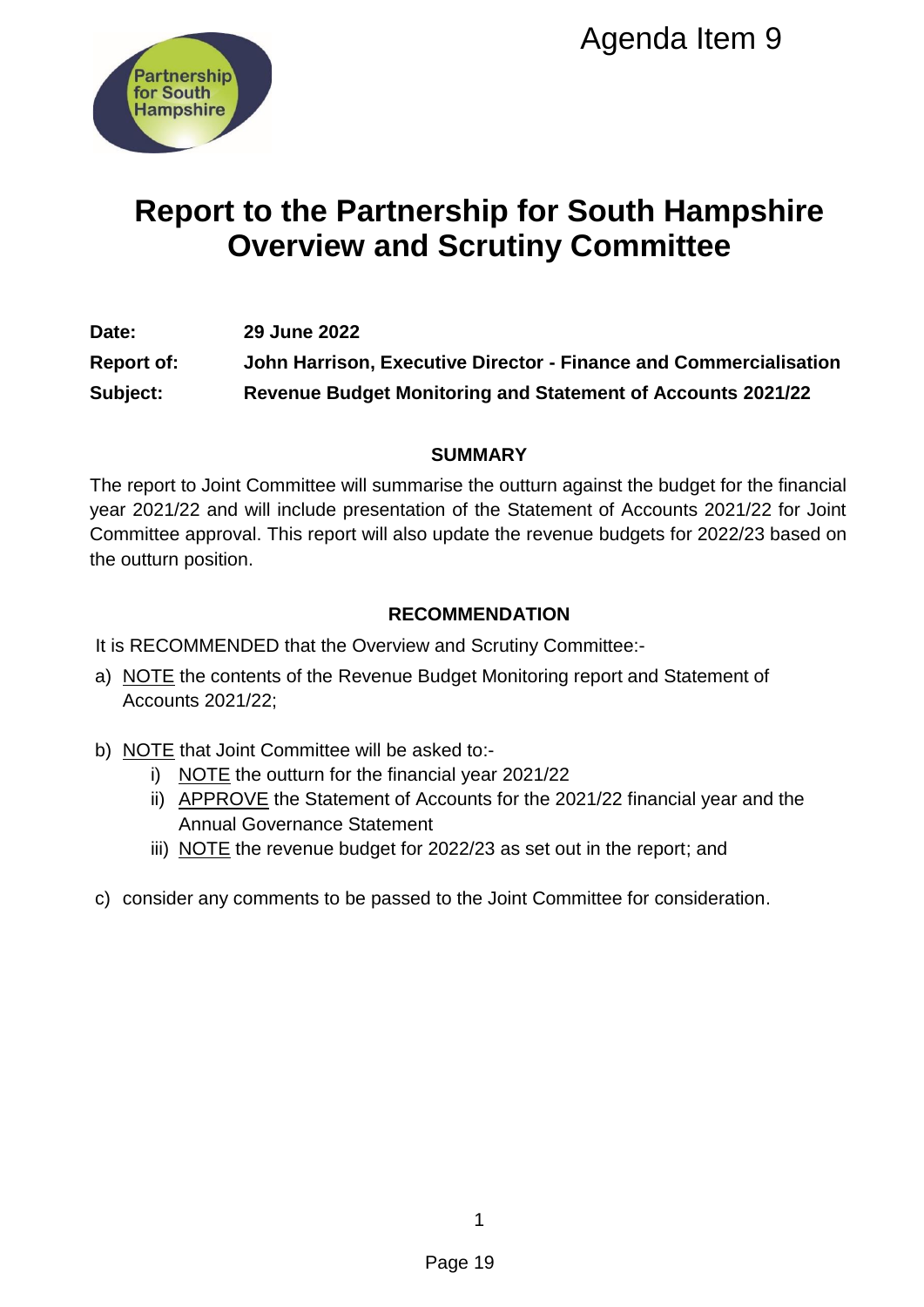## **INTRODUCTION**

1. The report will set out, as outlined below, the final outturn expenditure position against the budget for 2021/22 and presents the revenue budget for the financial year 2022/23.

## **RESOURCES**

- 2. Table 1 below shows the estimated PfSH resources that were expected to be available for 2021/22, the actual income received and the expected resources available for 2022/23.
- 3. The expected resources for the financial year 2022/23 are the partnership balances carried forward from 2021/22, in-year partnership contributions and the expected interest on balances held by SCC on behalf of PfSH.
- 4. The totals for capital and revenue resources are the control totals for the budgets detailed below.

| Table 1: Total Resources Available | 2021/22                          | 2021/22<br><b>Actual</b>            | 2022/23                          |
|------------------------------------|----------------------------------|-------------------------------------|----------------------------------|
|                                    | <b>Approved</b><br><b>Budget</b> | received<br>to end<br><b>Mar 21</b> | <b>Proposed</b><br><b>Budget</b> |
|                                    | £000                             | £000                                | £000                             |
| <b>Revenue Funds</b>               |                                  |                                     |                                  |
| Core funding (local authorities)   | 76                               | 76                                  | 126                              |
| Other contributions                | 0                                | 0                                   | 0                                |
| Interest on balances               | 0                                | 1                                   | 0                                |
| <b>Unallocated balances</b>        | 154                              | 154                                 | 123                              |
| <b>Total</b>                       | 230                              | 231                                 | 249                              |

5. There are proposed partner contributions for 2022/23 of £125,500 following approval by the Joint Committee in February 2022. Interest rates recovered slightly in the year so the balances held by PfSH earned £518 in 2021/22 compared to £98 in the previous year.

## **FINAL OUTTURN 2021/22 - REVENUE**

6. Table 2 below sets out the revenue budget for 2021/22, approved by the Joint Committee in July 2021 and the actual outturn.

| Table 2: Revenue Allocations 2021/22                 | 2021/22<br><b>Approved</b><br><b>Budget</b> | 2021/22<br><b>Spend</b><br>to end<br><b>Mar 21</b> | 2021/22<br>Under/<br>(Over)<br>Spend |
|------------------------------------------------------|---------------------------------------------|----------------------------------------------------|--------------------------------------|
|                                                      | £000                                        | £000                                               | £000                                 |
| Culture, Creative Industries & the Built Environment | 13                                          | 13                                                 |                                      |
| Greenprint for South Hampshire contribution          | 20                                          | 20                                                 |                                      |
| Core Projects & Central Costs                        | 75                                          | 75                                                 |                                      |
| <b>Total Core and Panel Budgets</b>                  | 108                                         | 108                                                | 0                                    |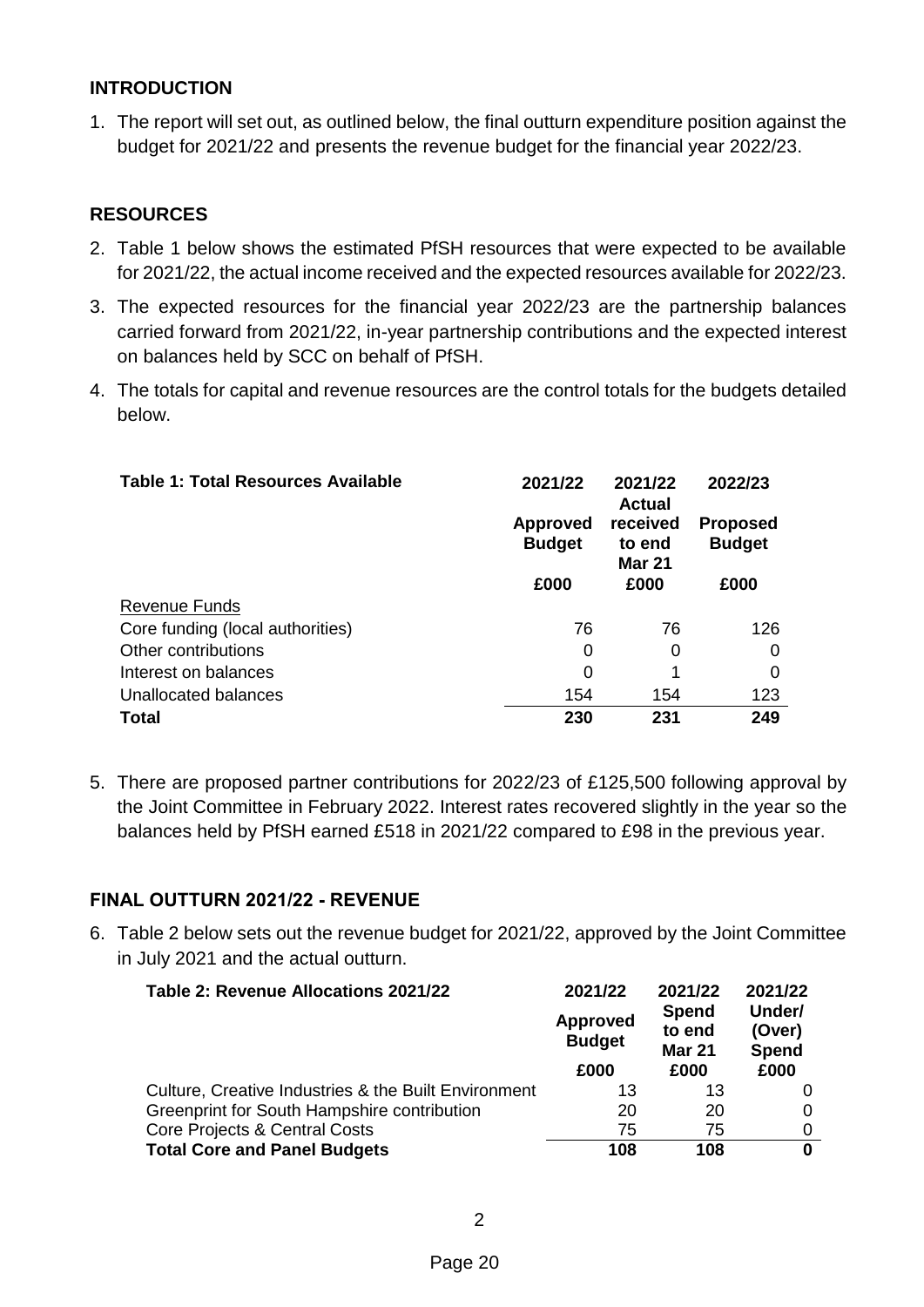7. The **unallocated balances** are the revenue reserves of the partnership. These are maintained to enable the partnership to have resources available to react to potential future opportunities as they arise.

| <b>Table 3: Unallocated Balances</b> |       |
|--------------------------------------|-------|
|                                      | £000  |
| Balance brought forward into 2021/22 | 154   |
| To fund 2021/22 expenditure          | (108) |
| Contribution income 2021/22          | 76    |
| Interest income 2021/22              |       |
| Balance at end of 2021/22            | 123   |

- 8. Updates on the work of the delivery panels are included in the Co-ordinator's report to each of the Joint Committee meetings. A report on the activities of the **Culture, Creative Industries & the Built Environment** was presented to the Joint Committee in February 2022.
- 9. The **Core Projects & Central Costs** budget reflects commitments relating to staffing costs and other ongoing revenue activities led by the PfSH central team.
- 10.**Unallocated Balances -** There were no additional allocations to delivery panels during the year from unallocated balances. The balance will be used to fund potential future work of the partnership as and when opportunities arise.

## **FINAL OUTTURN 2021/22 - CAPITAL**

- 11.There was no capital expenditure during 2021/22, however, capital grant funding of £390,000 was returned by PfSH.
- 12.The funding was originally received in 2016/17 as part of the Solent Growth Deal for recreation mitigation projects. One project at Horsea Island was unable to be completed in the timeframe stipulated in the grant agreement. Under the terms of the grant, the funding was returned following a request from the grant provider. Portsmouth City Council had received £121,000 in interim payments for the project from PfSH. This was returned to the partnership in 2021/22 and repaid to the grant provider as part of the £390,000.
- 13.PfSH now holds no capital resources following the completion of all other capital projects in the previous financial year 2020/21.

## **2021/22 STATEMENT OF ACCOUNTS**

14. The Statement of Accounts for the 2021/22 financial year and the Annual Governance Statement are presented for approval in Appendix 1. These statements have been reviewed by internal audit and, based on the testing conducted, assurance has been given that adequate financial systems and controls are in place for the administration of the PfSH accounts.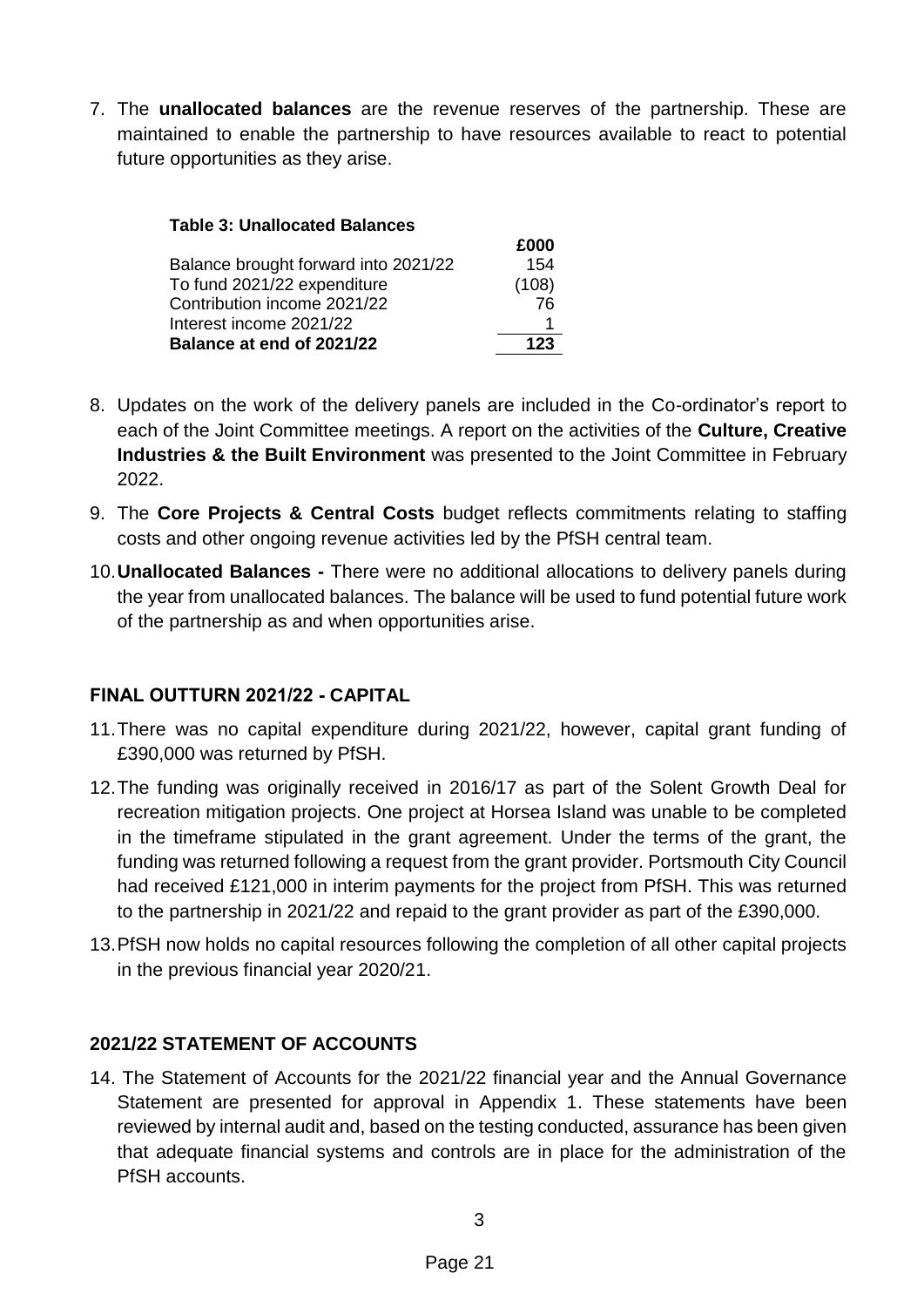## **REVENUE BUDGET 2022/23**

15.The revenue budget allocations for 2022/23 are shown in table 4. This is based on the 2022/23 budget as approved by the Joint Committee in February 2022. The Core and Panel budgets are unchanged but there is a minor change in the value of the unallocated balances following year-end.

| Table 4: Revenue Allocations 2022/23                 | 2022/23<br><b>Budget</b><br><b>Allocation</b><br>£000 |
|------------------------------------------------------|-------------------------------------------------------|
| Culture, Creative Industries & the Built Environment | 28                                                    |
| Core Projects & Central Costs                        | 98                                                    |
| <b>Total Core and Panel Budgets</b>                  | 126                                                   |

16.It is proposed that an **Unallocated Balance** of around £120,000 will be maintained to enable the partnership to have resources available to react to potential future opportunities as they arise.

## **Table 5: Unallocated balances**

|                                    | £000  |
|------------------------------------|-------|
| Balance at end of 2021/22          | 123   |
| To fund 2022/23 budget             | (126) |
| Contribution income 2022/23        | 126   |
| Interest income 2022/23            | O     |
| Forecast balance at end of 2022/23 | 123   |

## **RECOMMENDATION**

It is RECOMMENDED that the Overview and Scrutiny Committee:-

- a) NOTE the contents of the Revenue Budget Monitoring report and Statement of Accounts 2021/22;
- b) NOTE that Joint Committee will be asked to:
	- iv) NOTE the outturn for the financial year 2021/22
	- v) APPROVE the Statement of Accounts for the 2021/22 financial year and the Annual Governance Statement
	- vi) NOTE the revenue budget for 2022/23 as set out in the report; and
- c) consider any comments to be passed to the Joint Committee for consideration.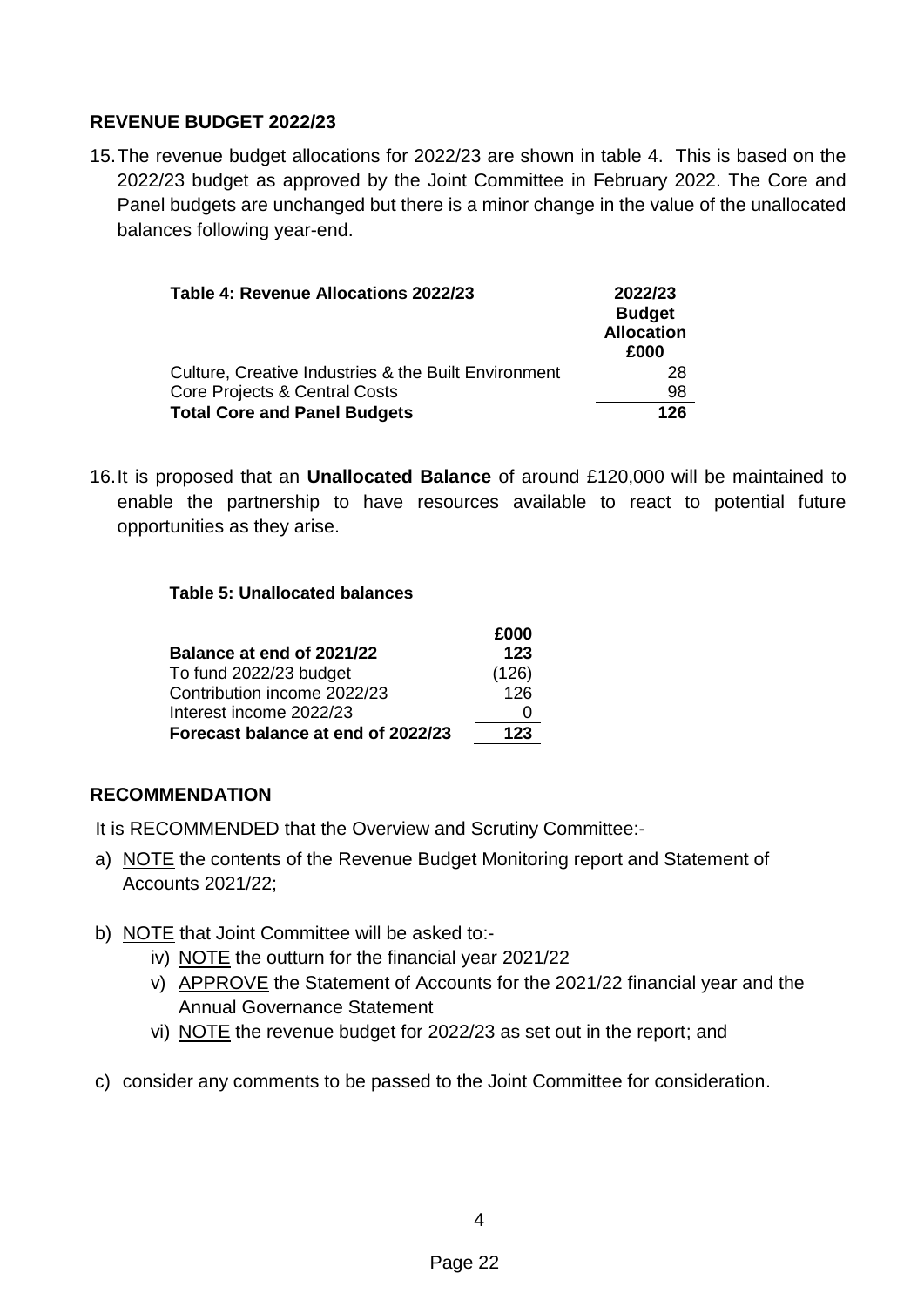## **Background Papers:**

Appendix 1 - Statement of Accounts for the 2021/22 financial year and the Annual Governance Statement

Joint Committee 14 February 2022 – Item 8: Budget Report

Joint Committee 14 February 2022 – Item 12: The Future Operations of the Culture, Creative Industries and Built Environment Panel

## **Enquiries:**

For further information on this report please contact:

John Harrison, Executive Director – Finance & Commercialisation T: 023 8083 4897 E: [john.harrison@southampton.gov.uk](mailto:john.harrison@southampton.gov.uk) Jon Evans, Finance Business Partner T: 023 8083 3162 E: [jonathan.evans@southampton.gov.uk](mailto:jonathan.evans@southampton.gov.uk)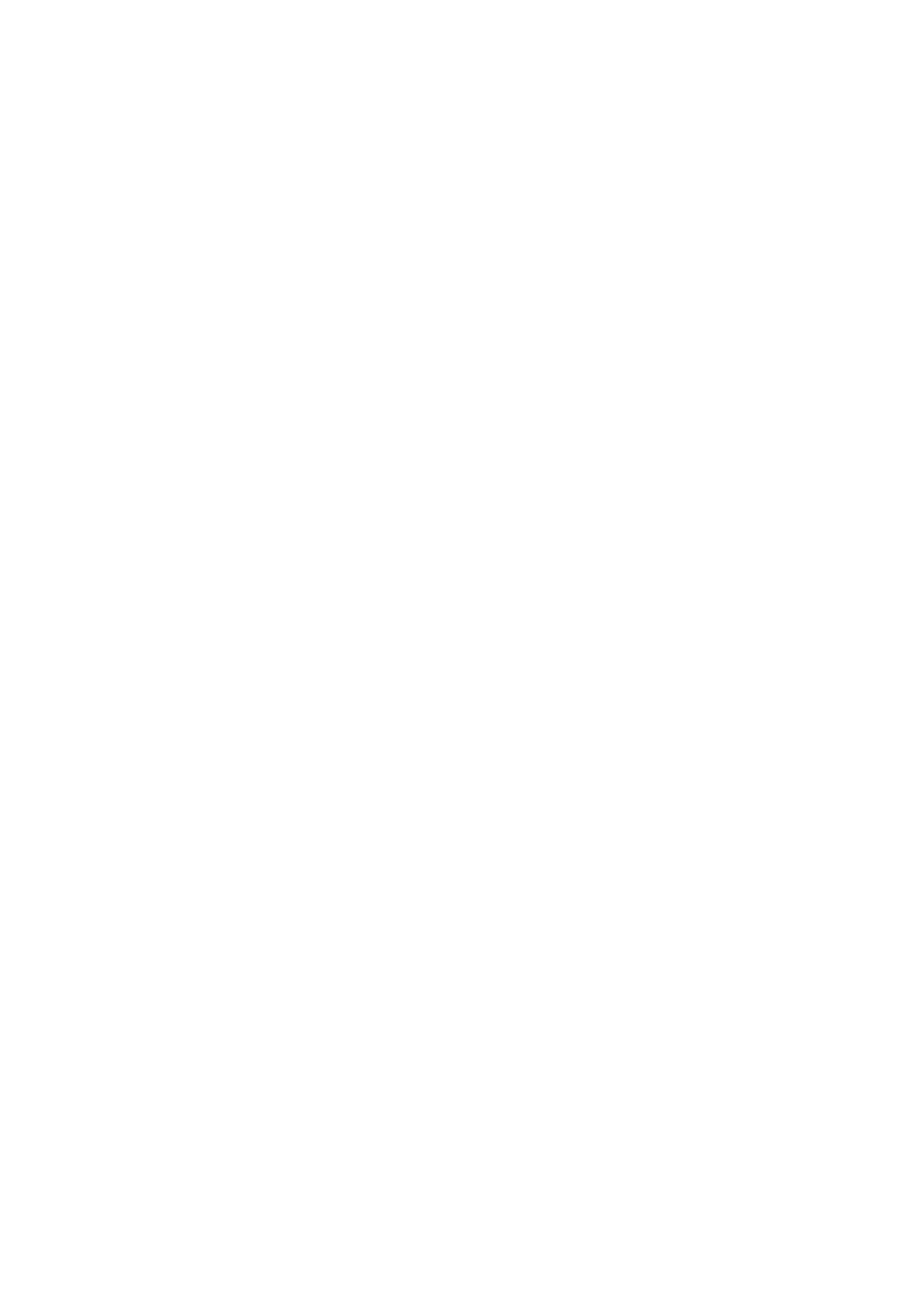Appendix 1



# Partnership for South Hampshire

## Statement of Accounts 2021/22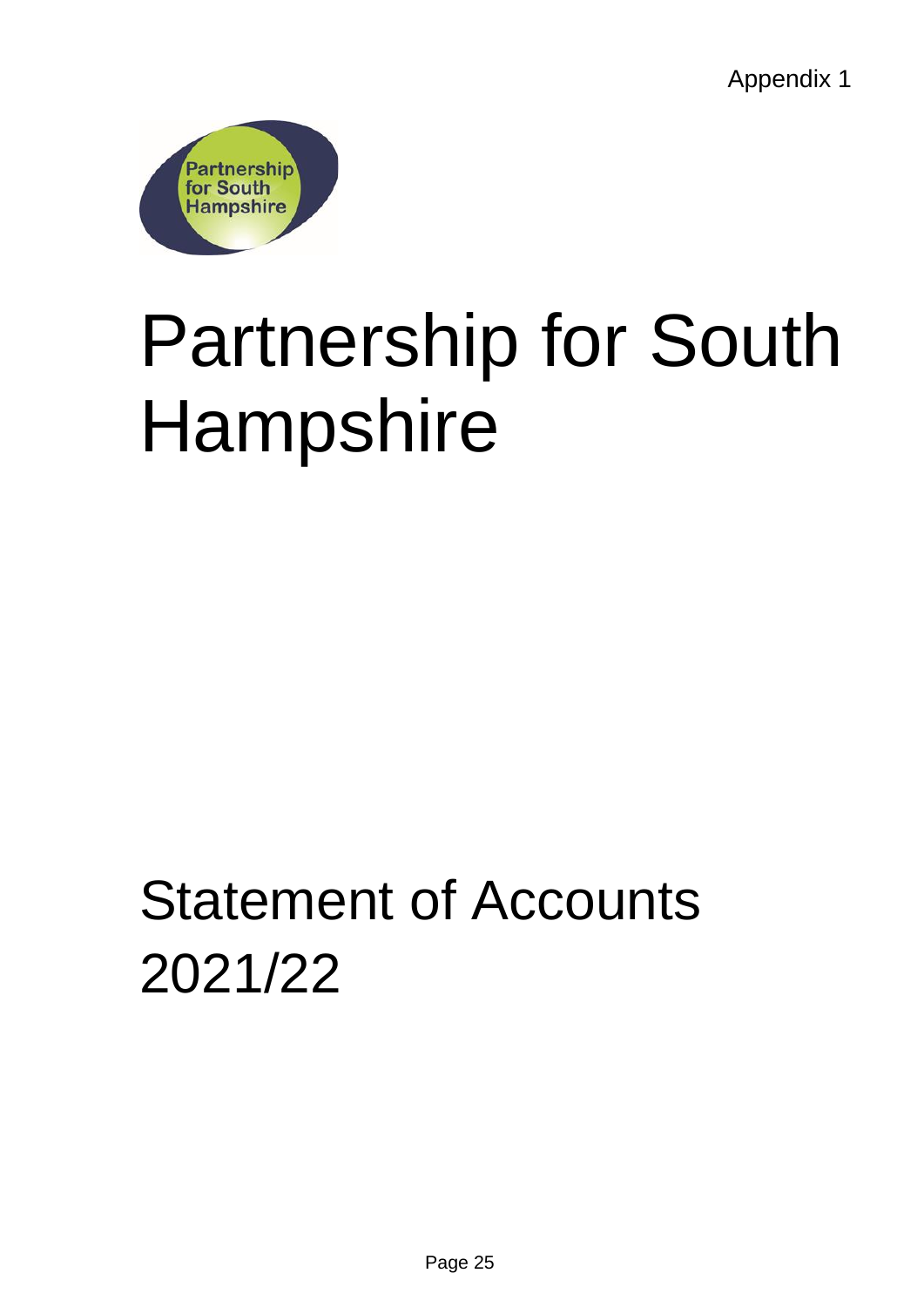## **PARTNERSHIP FOR SOUTH HAMPSHIRE STATEMENT OF ACCOUNTS 2021/22**

| Statement of responsibilities for the statement of accounts - Joint Committee8           |
|------------------------------------------------------------------------------------------|
| Statement of responsibilities for the statement of accounts - Chief Financial Officer. 9 |
|                                                                                          |
|                                                                                          |
|                                                                                          |
|                                                                                          |
|                                                                                          |
|                                                                                          |
|                                                                                          |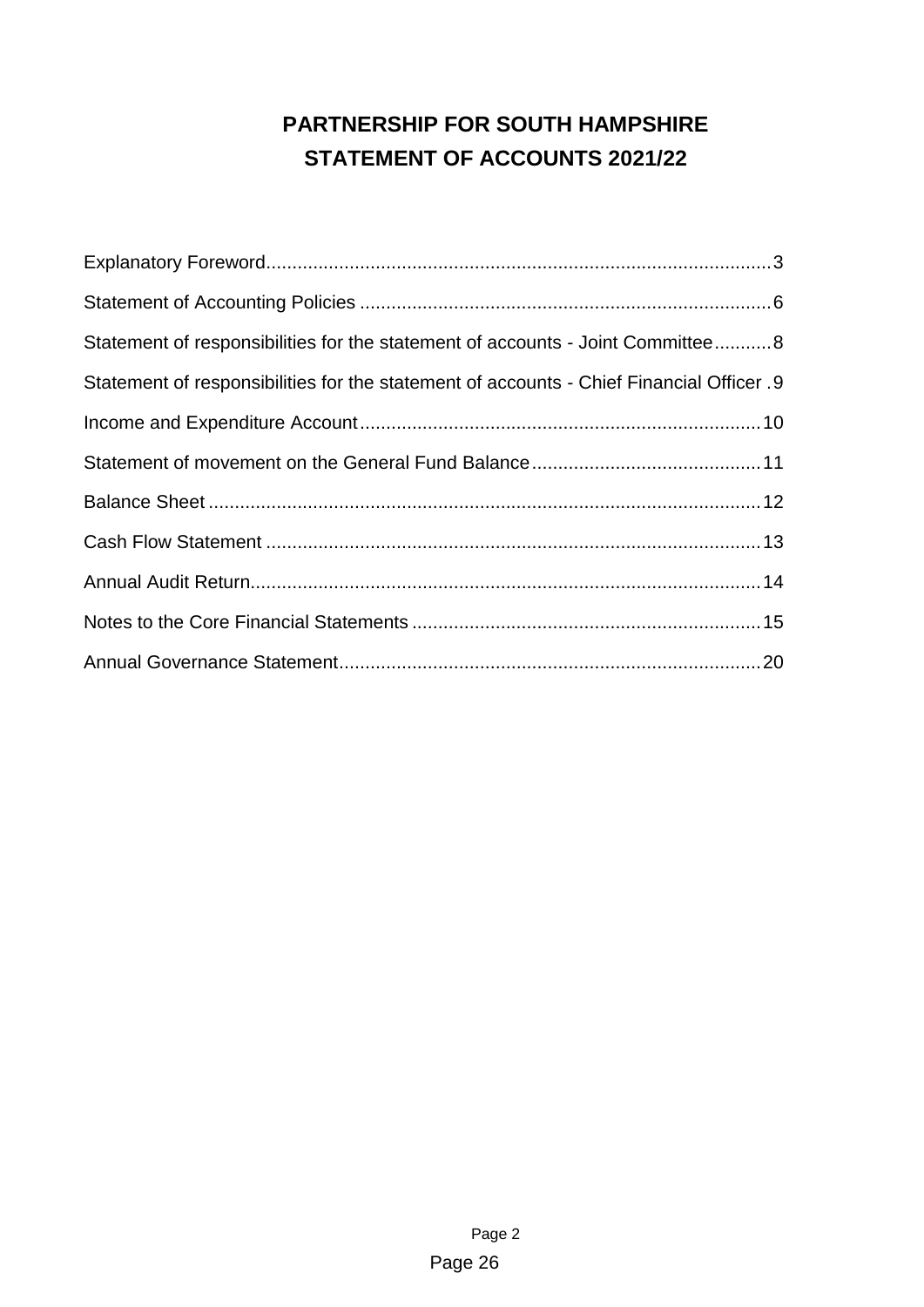## <span id="page-8-0"></span>**EXPLANATORY FOREWORD**

## **1. Introduction**

This document contains the Partnership for South Hampshire's (PfSH) Statement of Accounts for the year ended 31 March 2022.

This foreword contains:

- a summary of the various statements which make up the 2021/22 accounts;
- a broad picture of where the money comes from and what it is spent on; and
- a summary of the revenue expenditure on services and capital expenditure over the course of the year.

## **2. Summary of Statement of Accounts.**

The accounts for 2021/22 are set out on pages 6 to 18**.** They consist of the following**:**

- Statement of Accounting Policies sets out the policies adopted by the Joint Committee in preparing the Accounts.
- Statement of Responsibilities for the Statement of Accounts records the respective responsibilities of the Joint Committee and Chief Financial Officer.
- Income and Expenditure Account reports the net cost for the year of all the functions for which the Joint Committee is responsible and how they have been financed.
- Statement of Movement on General Fund Balance discloses the adjustments necessary to determine the movement on the General Fund Balance
- Balance Sheet this sets out the financial position on 31 March 2022.
- Cash Flow Statement this summarises cash coming in or going out from transactions with others for revenue and capital purposes.

In addition, the Annual Governance Statement, which reviews the effectiveness of the system of internal control, is included on pages 19 to 24.

## **3. Overall financial position**

As PfSH is not able to own any assets, the balance sheet total mainly represents the balance of funding being carried forward to the next financial year to fund ongoing PfSH programmes. The balance sheet position as at 31 March 2022 reflects a decrease of £301,000 compared to the previous year.

Revenue funding for 2020/21 was made up of carried forward of balances from 2020/21 and in year partner contributions.

Carry forward balances from 2021/22 will be used to part fund the 2022/23 programme. Subscriptions will continue in 2022/23 as agreed by the Joint Committee on 14th February 2022. This will enable the partnership to fund committed projects, undertake work in 2022/23 and also maintain an appropriate level of resources in reserves.

## Page 27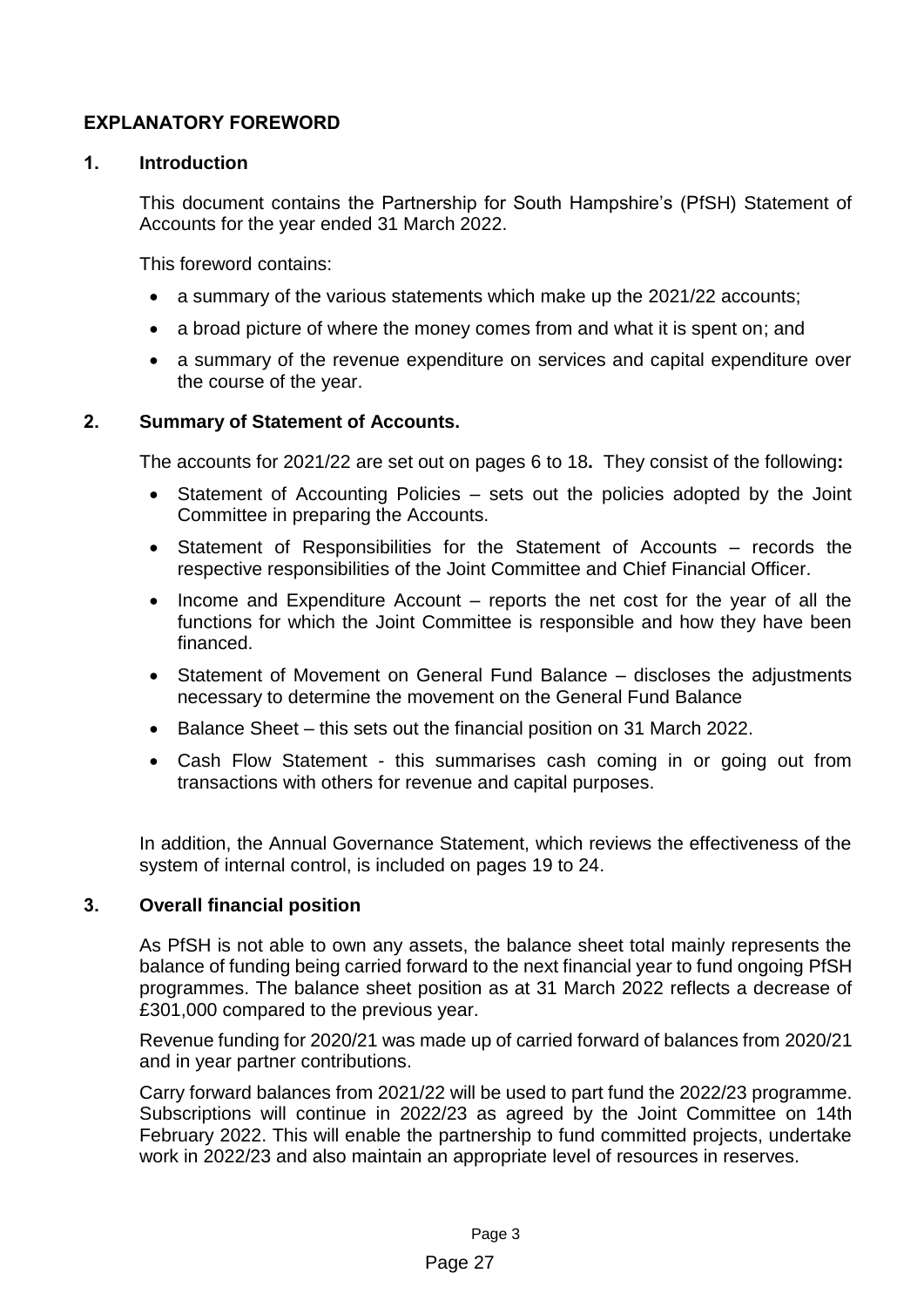## **4. Where the money comes from**

The Joint Committee's income in 2021/22 came from the carry forward of balances along with interest earned on those balances. Interest rates recovered slightly during 2021/22 so the balances held by PfSH earned £518 in 2021/22 compared to only £98 in the previous year.

| Table 1: Total Resources Available | 2021/22                   | 2021/22            | 2021/22           |
|------------------------------------|---------------------------|--------------------|-------------------|
|                                    | Approved<br><b>Budget</b> | Actual<br>received | <b>Difference</b> |
|                                    | £000s                     | £000s              | £000s             |
| <b>Revenue Funds</b>               |                           |                    |                   |
| Core funding (local authorities)   | 76                        | 76                 | 0                 |
| Other contributions                |                           |                    |                   |
| Interest on balances               |                           | 1                  |                   |
| Unallocated balances               | 154                       | 154                | 0                 |
| Total                              | 230                       | 231                | 1                 |

## **5. Overview of the year – revenue expenditure**

The main components of the 2021/22 revenue budget and actual expenditure are set out in Table 2 below.

| <b>Table 2 Revenue Allocations</b>                        | 2021/22                   | 2021/22        | 2021/22                   |
|-----------------------------------------------------------|---------------------------|----------------|---------------------------|
|                                                           | Approved<br><b>Budget</b> | Total<br>Spend | Under/<br>(Over)<br>Spend |
|                                                           | £000s                     | £000s          | £000s                     |
| Culture, Creative Industries and the Built<br>Environment | 13                        | 13             |                           |
| Greenprint for South Hampshire contribution               | 20                        | 20             | 0                         |
| Core Projects & Central Costs                             | 75                        | 75             | 0                         |
| Total                                                     | 108                       | 108            | 0                         |

## **6. Unallocated Balances**

The unallocated balances are the revenue reserves of the partnership. These are maintained to enable the partnership to have resources available to react to potential future opportunities as they arise.

|                                      | £000  |
|--------------------------------------|-------|
| Balance brought forward into 2021/22 | 154   |
| To fund 2021/22 expenditure          | (108) |
| Contribution income 2021/22          | 76    |
| Interest income 2021/22              |       |
| Balance at end of 2021/22            | 123   |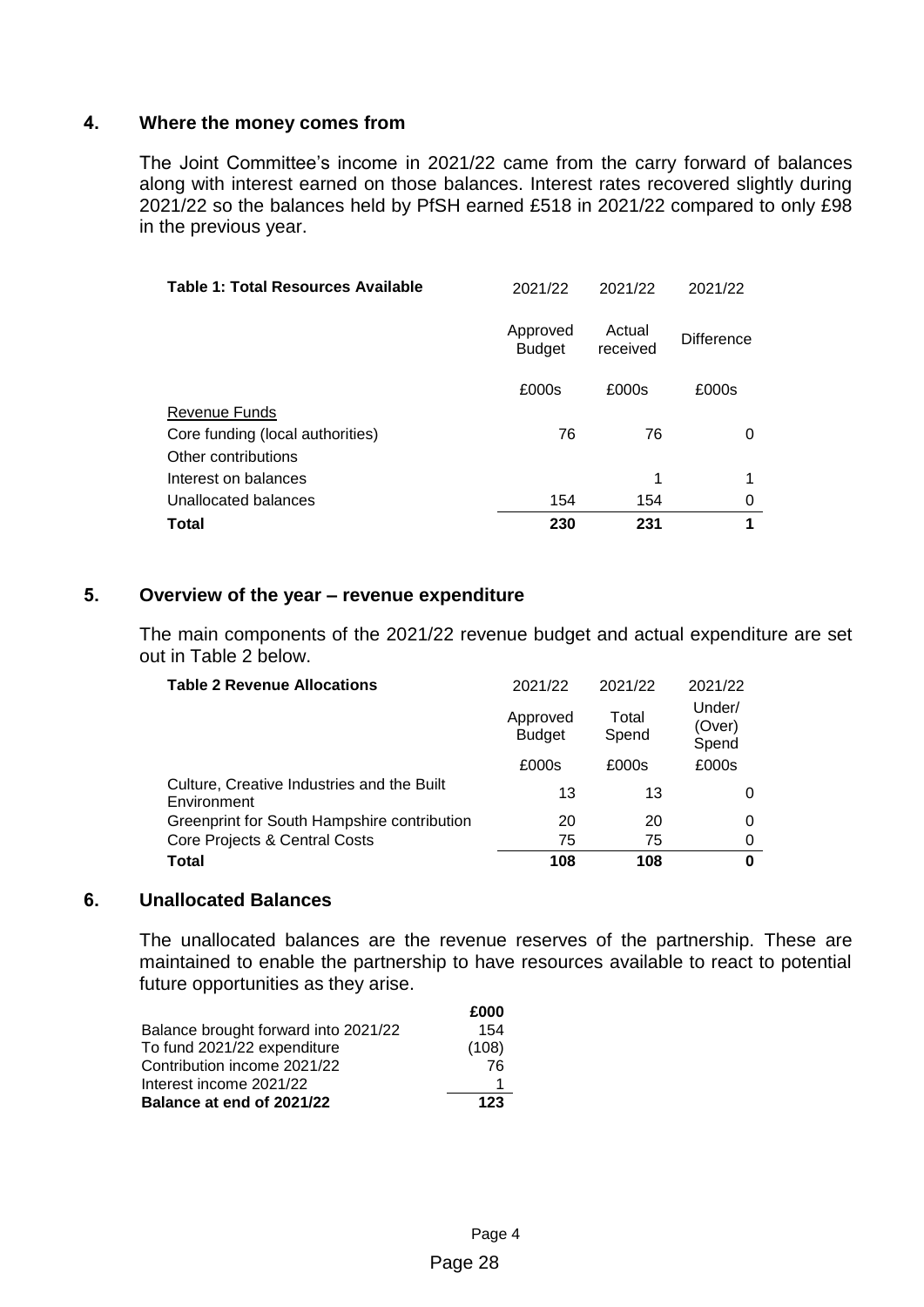## **7. Overview of the year – capital expenditure**

There was no capital expenditure during 2021/22, however, capital grant funding of £390,000 was returned by PfSH. The funding was originally received in 2016/17 as part of the Solent Growth Deal for recreation mitigation projects. One project at Horsea Island was unable to be completed in the timeframe stipulated in the grant agreement. Under the terms of the grant, the funding was returned following a request from the grant provider. Portsmouth City Council had received £121,000 in interim payments for the project from PfSH. This was returned to the partnership in 2021/22 and repaid to the grant provider as part of the £390,000. PfSH now holds no capital resources following the completion of all other capital projects in the previous financial year 2020/21.

## **8. Further information**

Further information can be obtained about the accounts from John Harrison, the Chief Financial Officer to the Partnership for South Hampshire Joint Committee at the Finance Department, Southampton City Council, The Civic Centre, Southampton, Hampshire, S014 7LY, telephone 023 8083 4897 or Email john.harrison@southampton.gov.uk.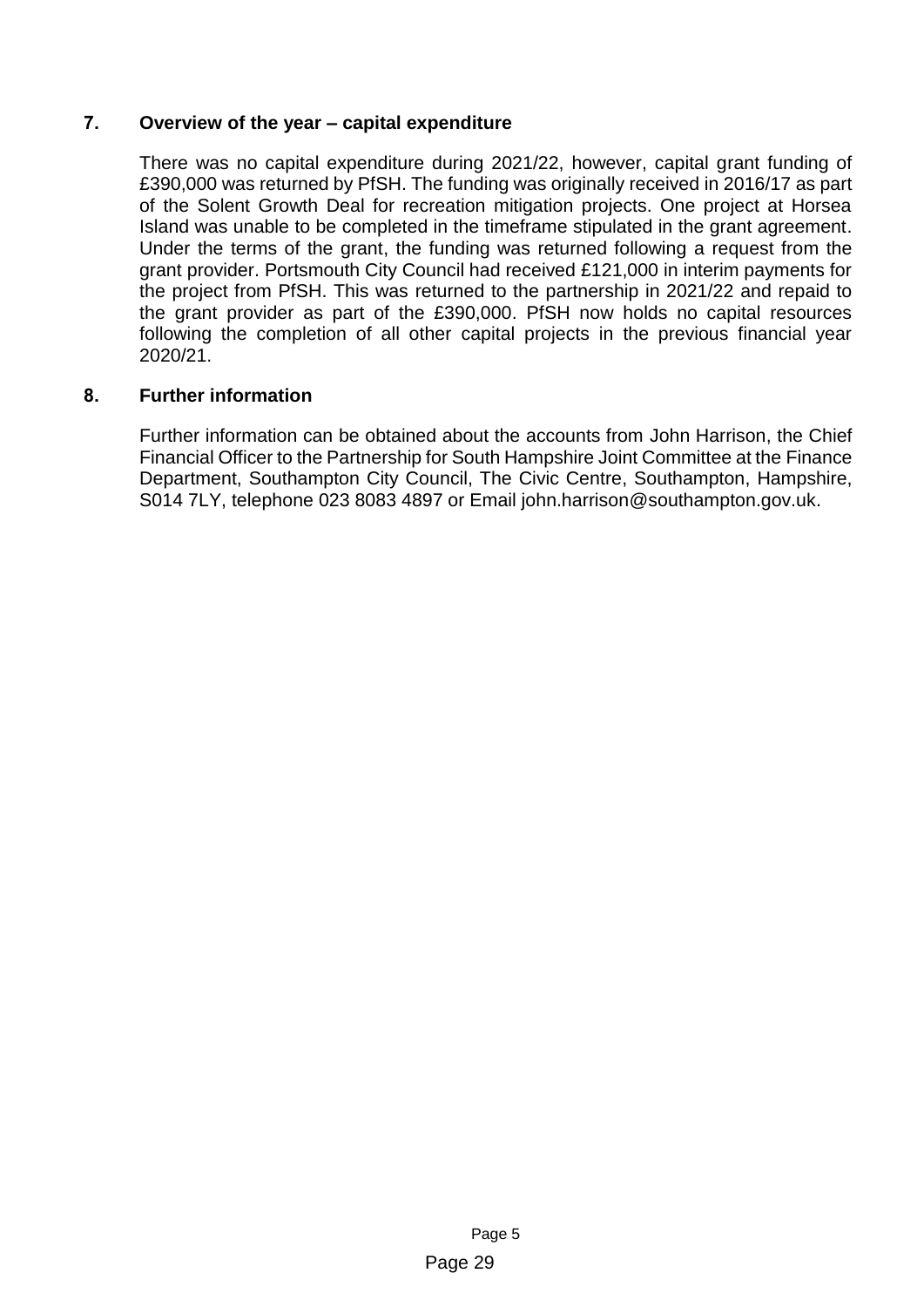## <span id="page-11-0"></span>**STATEMENT OF ACCOUNTING POLICIES**

## **1. General principles**

1.1 The accounts have been prepared in accordance with standard accounting practice. Any significant non-compliance is explained in the following notes.

## **2. Debtors and creditors**

2.1 Debtors and creditors have been accrued in accordance with standard accounting practice.

## **3. Reserves and provisions**

- 3.1 Specific amounts are set aside as reserves for future policy purposes or to cover contingencies. Reserves are created by transferring amounts in the Statement of Movement on the General Fund Balance. Expenditure on items for which the reserves were originally created is shown as service expenditure in the Income and Expenditure Account and then transferred back into the General Fund Balance Statement so that there is no net charge against council tax for the expenditure. Variations to earmarked reserves are shown in the notes to the accounts.
- 3.2 Provisions represent legal liabilities when the amount or date of payment is uncertain. They are charged to the revenue account in the year they are recognised.
- 3.3 PfSH currently maintains no such reserves or provisions.

## **4. Non-current Assets**

4.1 PfSH does not own any non-current assets.

## **5. Specific Revenue Government Grants**

- 5.1 Government grants for specific purposes are included in the accounts on the basis of the grant conditions that apply. These grants are shown against the relevant service in the Income and Expenditure Account.
- 5.2 PfSH did not received any grants during 2021/22.

## **6. Financial Instruments**

- 6.1 In accordance with Financial Reporting Standard (FRS 102) long-term debtors, debtors, payments in advance and temporary lending are classified as loans and receivable financial instruments. Creditors, receipts in advance and temporary and long-term borrowing are classified as financial liabilities at amortised cost.
- 6.2 The Joint Committee has not granted any soft loans.

## **7. Corporate and Democratic Core Expenditure**

7.1 Expenditure incurred on the corporate management team is deemed to be across all areas of PfSH activities, and has not been re-allocated to any specific PfSH activity.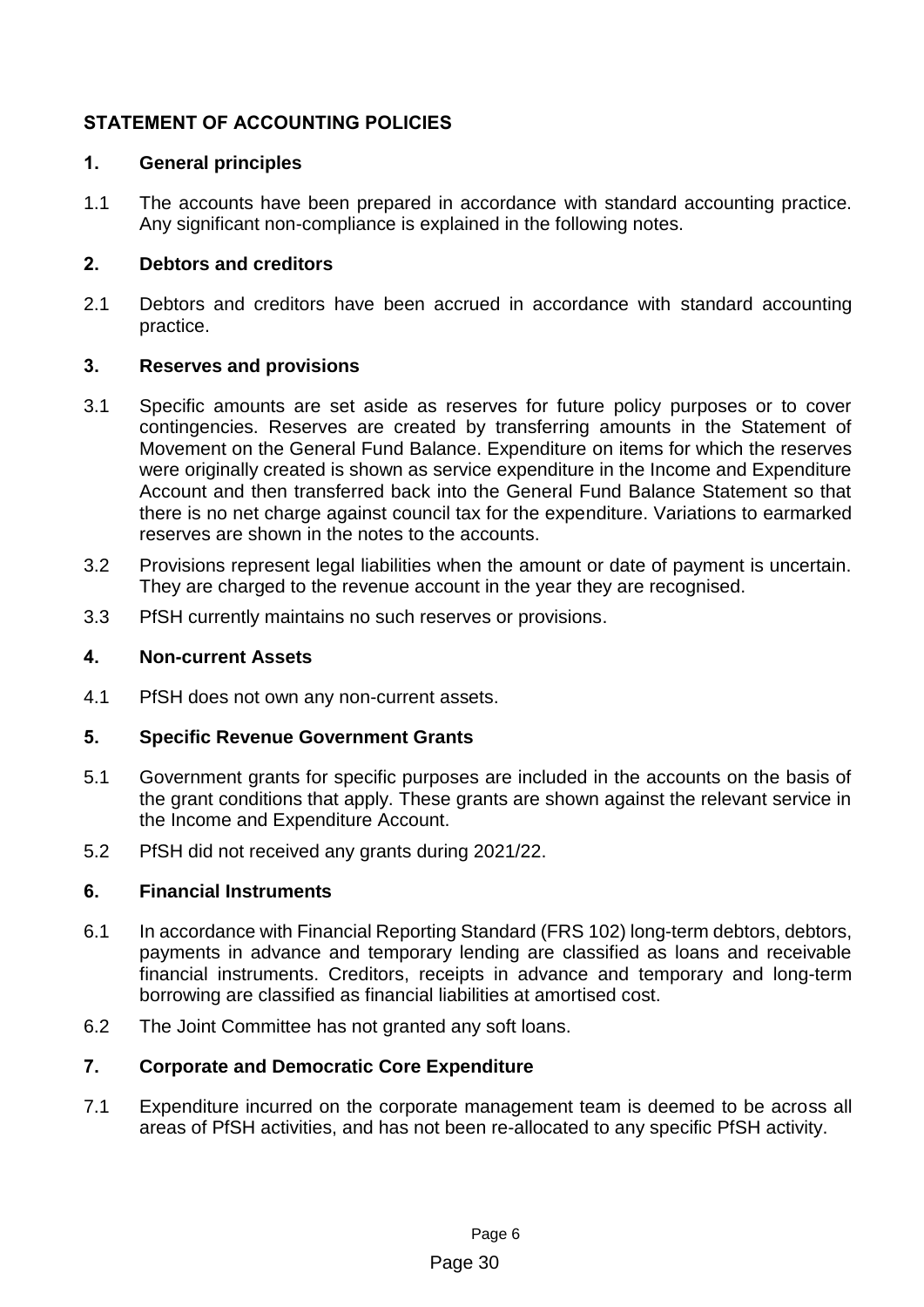## **8. Service Expenditure Analysis**

8.1 Expenditure has been allocated directly to the relevant service line, and there has been no apportionment of any expenditure.

## **9. Accounting for VAT**

9.1 Claims for re-imbursement from other local authorities are paid net of VAT. Any claims from other bodies not able to reclaim VAT are paid gross.

## **10. Interest**

10.1 Interest is calculated using the 6-month gilt yield average interest rate on the average fund balance held by Southampton City Council on behalf of PfSH.

## **11. Liquid Resources and Cash**

11.1 The Joint Committee includes cash in its categorisation of liquid resources on the basis that this is actually held as cash. No other resources are held that are readily convertible to cash.

## **12. Fair Value**

12.1 All financial assets and financial liabilities carried in the statements are short term so have been valued at face value, which is a reasonable assessment of fair value.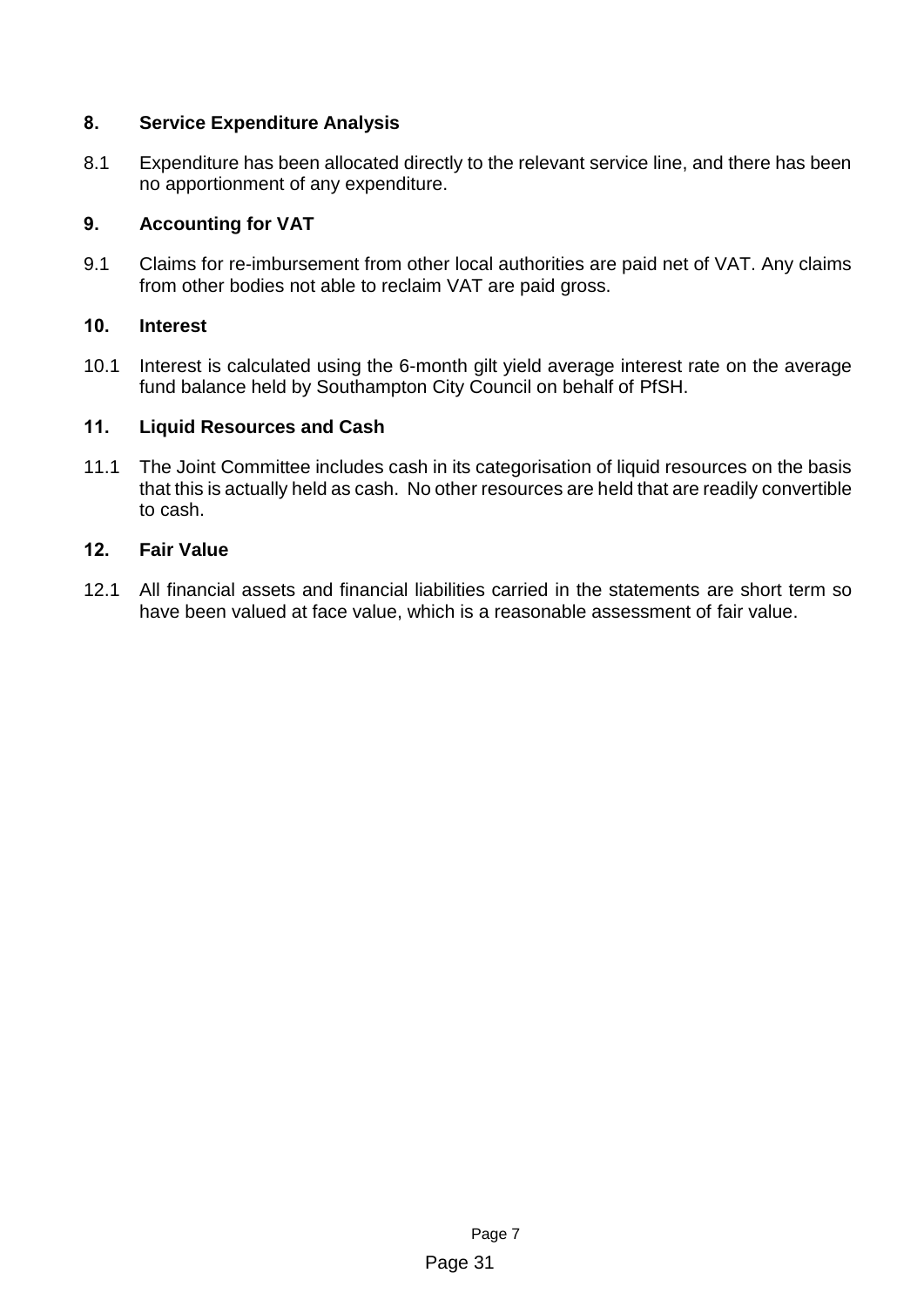## <span id="page-13-0"></span>**STATEMENT OF RESPONSIBILITIES FOR THE STATEMENT OF ACCOUNTS - JOINT COMMITTEE**

## **1. The Joint Committee's responsibilities**

The Joint Committee is required:

- To make arrangements for the proper administration of its financial affairs and to ensure that one of its officers has the responsibility for the administration of those affairs. For this Joint Committee, that officer is the Chief Financial Officer.
- To manage its affairs so as to secure economic, efficient and effective use of resources and safeguard its assets.
- To approve the Statement of Accounts.

## **2. The Chairman's Statement**

I certify that the Statement of Accounts for 2021/22 were considered and approved at the Joint Committee meeting on 5<sup>th</sup> July 2022

## **Councillor Seán Woodward**

Chairman – Joint Committee 5<sup>th</sup> July 2022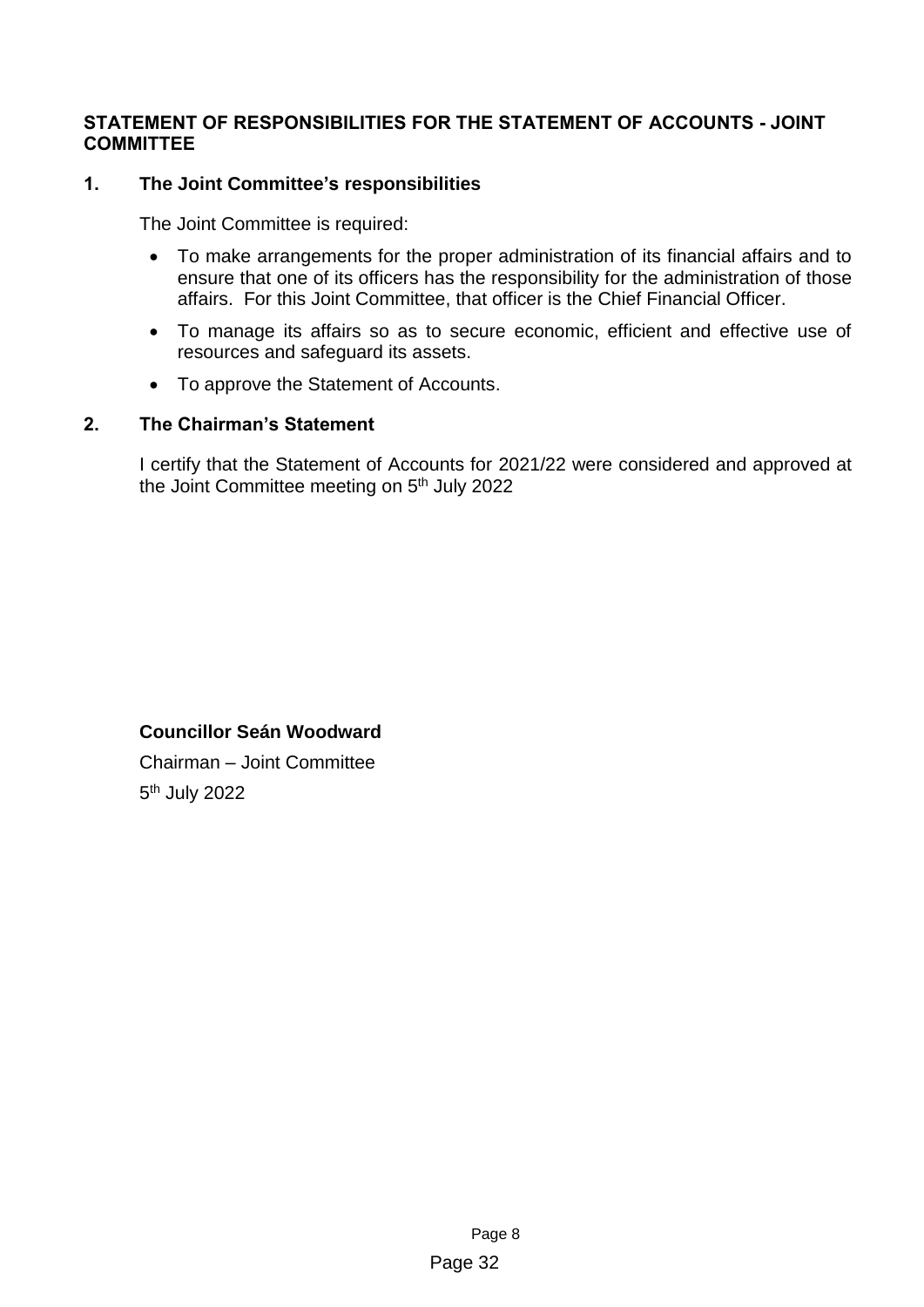## <span id="page-14-0"></span>**STATEMENT OF RESPONSIBILITIES FOR THE STATEMENT OF ACCOUNTS - CHIEF FINANCIAL OFFICER**

## **1. The Chief Financial Officer's responsibilities**

The Chief Financial Officer is responsible for the preparation of the Joint Committee's Statement of Accounts in accordance with proper practices as was agreed with the Audit Commission.

In preparing this statement of accounts, the Chief Financial Officer has sought to:

- select suitable accounting policies and apply them consistently,
- make judgements and estimates that were reasonable and prudent.

The Chief Financial Officer has also:

- kept proper records which are up to date,
- taken reasonable steps for the prevention and detection of fraud and other irregularities.

## **2. The Chief Financial Officer's statement**

I certify that the Statement of Accounts presents fairly the financial position of the Partnership for South Hampshire as at 31 March 2022 and its income and expenditure for the year ended 31 March 2022.

**John Harrison** Chief Financial Officer 5<sup>th</sup> July 2022

> Page 9 Page 33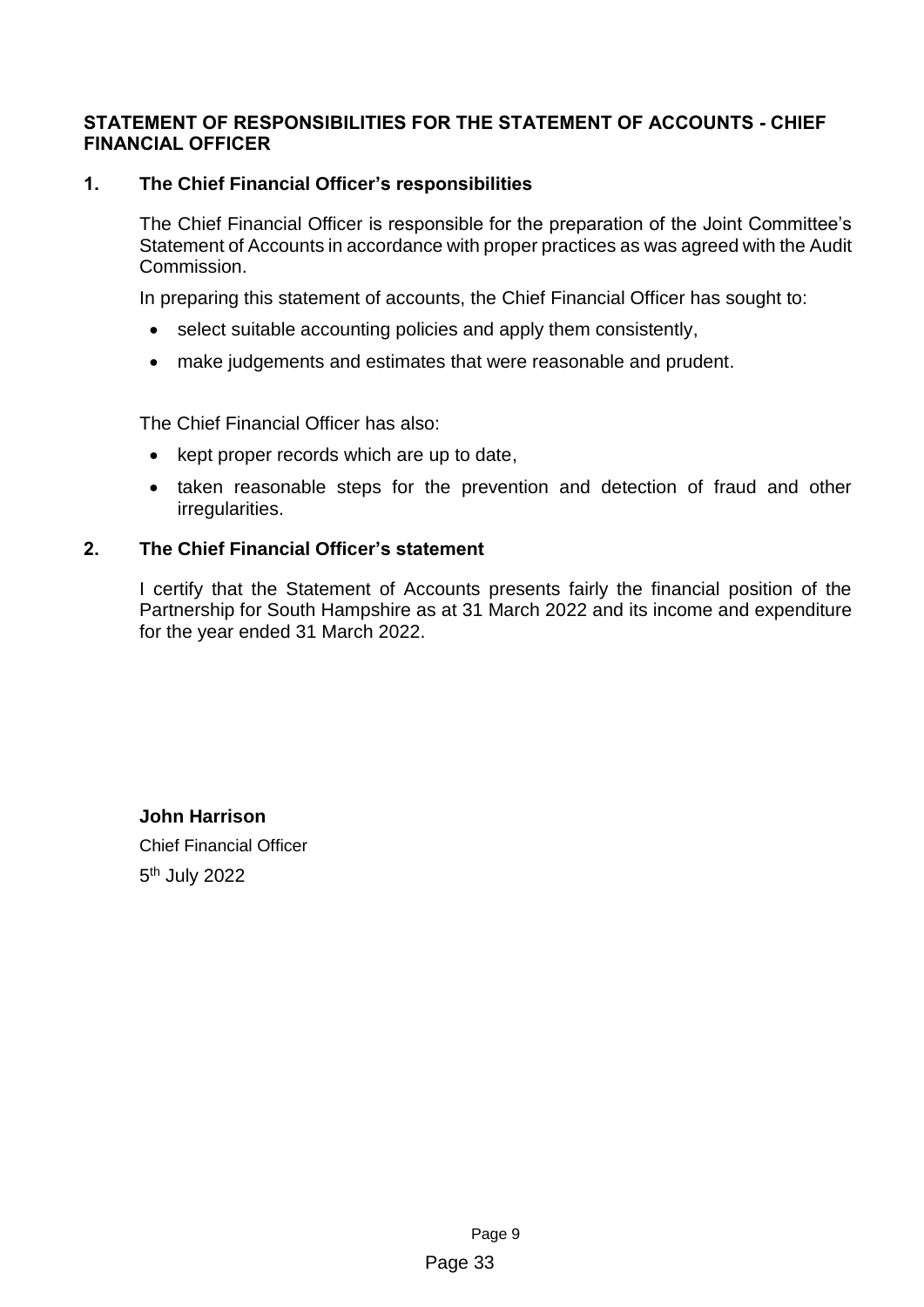## Appendix 1

## **INCOME AND EXPENDITURE ACCOUNT**

<span id="page-15-0"></span>

| <b>Net</b><br><b>Expenditure</b><br>2020/21 |                                                          | <b>Revenue</b><br><b>Expenditure</b> | <b>Specific</b><br><b>Income</b> | <b>Net</b><br><b>Revenue</b><br><b>Expenditure</b> | <b>Payments</b><br>for Capital<br><b>Purposes</b> | <b>Net</b><br><b>Expenditure</b><br>2021/22 |
|---------------------------------------------|----------------------------------------------------------|--------------------------------------|----------------------------------|----------------------------------------------------|---------------------------------------------------|---------------------------------------------|
| £                                           |                                                          | £                                    | £                                | £                                                  | £                                                 | £                                           |
|                                             | <b>Cultural, Environmental and Planning Services:</b>    |                                      |                                  |                                                    |                                                   |                                             |
| 37,500                                      | Culture, Creative Industries & The Built Environment     | 12,500                               |                                  | 12,500                                             |                                                   | 12,500                                      |
| 268,507                                     | Local Growth Deal (Solent Recreation Mitigation Project) |                                      |                                  |                                                    | (121, 093)                                        | (121, 093)                                  |
| 306,507                                     |                                                          | 12,500                               |                                  | 12,500                                             | (121, 093)                                        | (108, 593)                                  |
|                                             |                                                          |                                      |                                  |                                                    |                                                   |                                             |
|                                             | <b>Corporate and Democratic Core:</b>                    |                                      |                                  |                                                    |                                                   |                                             |
| 80,766                                      | <b>Central Costs</b>                                     | 95,515                               |                                  | 95,515                                             |                                                   | 95,515                                      |
| 80,766                                      |                                                          | 95,515                               |                                  | 95,515                                             |                                                   | 95,515                                      |
|                                             |                                                          |                                      |                                  |                                                    |                                                   |                                             |
| 386,773                                     | <b>Net Cost of Services</b>                              | 108,015                              |                                  | 108,015                                            | (121, 093)                                        | (13,078)                                    |
|                                             |                                                          |                                      |                                  |                                                    |                                                   |                                             |
| (98)                                        | <b>Interest Received</b>                                 |                                      |                                  |                                                    |                                                   | (518)                                       |
|                                             |                                                          |                                      |                                  |                                                    |                                                   |                                             |
| 386,675                                     | <b>Net Operating Expenditure</b>                         |                                      |                                  |                                                    |                                                   | (13, 596)                                   |
| (75, 750)                                   | <b>Partnership Contributions</b>                         |                                      |                                  |                                                    |                                                   | (75, 750)                                   |
|                                             | Local Growth Deal (Solent Recreation Mitigation Project) |                                      |                                  |                                                    |                                                   | 390,000                                     |
|                                             |                                                          |                                      |                                  |                                                    |                                                   |                                             |
| 310,925                                     | Surplus(-)/Deficit(+) for Year                           |                                      |                                  |                                                    |                                                   | 300,654                                     |
|                                             |                                                          |                                      |                                  |                                                    |                                                   |                                             |

Page 10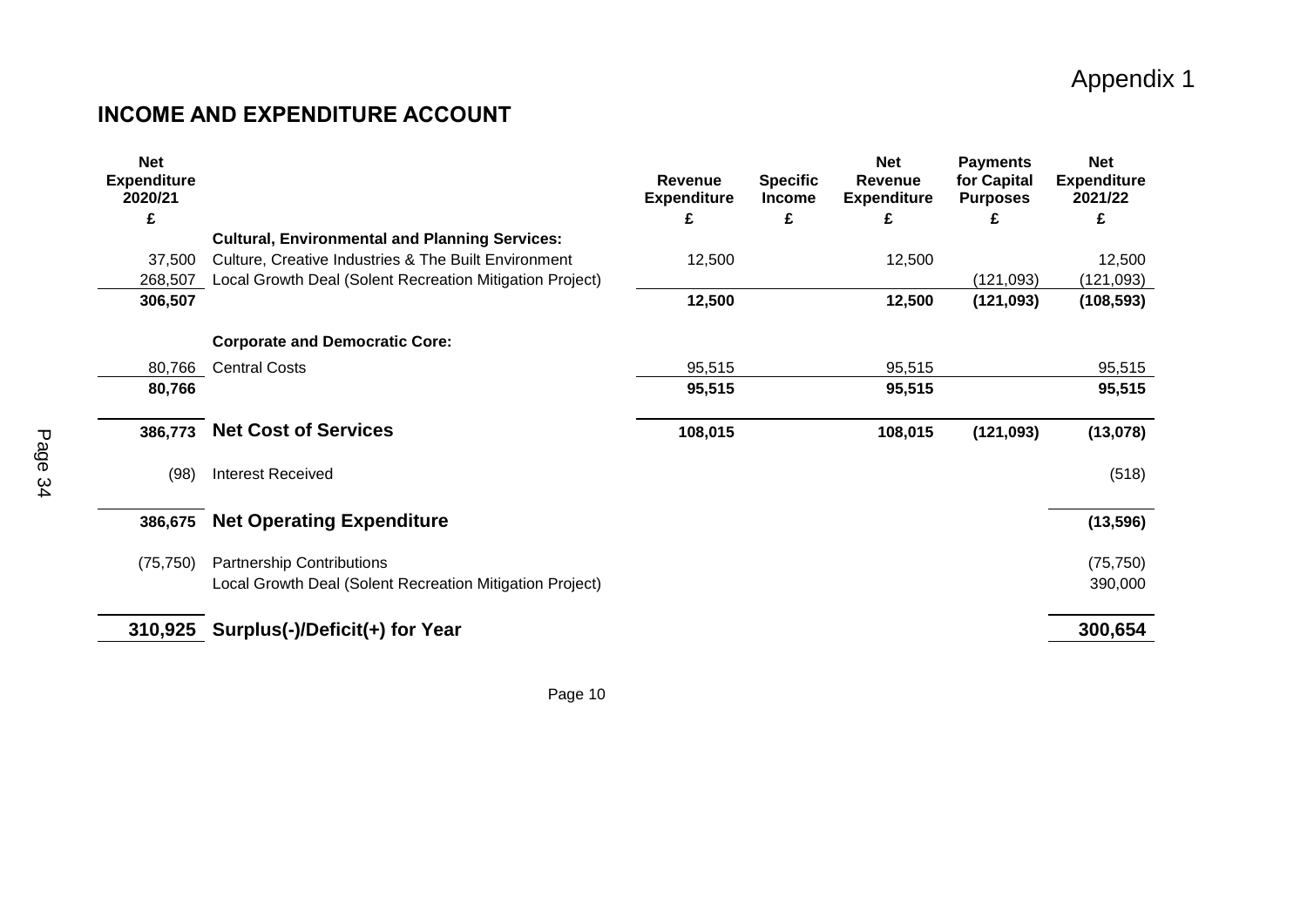## <span id="page-16-0"></span>**STATEMENT OF MOVEMENT ON THE GENERAL FUND BALANCE**

The Income & Expenditure account shows actual financial performance for the year, measured in terms of resources consumed, and generated over the last 12 months. However, the General Fund balance takes account of reserves built up in the past and contributions to reserves for future expenditure. This statement summarises the differences between the outturn on the Income & Expenditure account and the General Fund balance.

| 2020/21<br><b>Total</b><br>£ |                                                                             | 2021/22<br><b>Revenue</b><br>£ | 2021/22<br><b>Capital</b><br>£ | 2021/22<br><b>Total</b><br>£ |
|------------------------------|-----------------------------------------------------------------------------|--------------------------------|--------------------------------|------------------------------|
| (734, 805)                   | <b>General Fund Balance Brought</b><br>Forward (Restated)                   | (154,973)                      | (268, 907)                     | (423,881)                    |
| 310,925                      | Surplus(-)/Deficit(+) for the year on<br>the Income and Expenditure Account | 31,747                         | 268,907                        | 300,654                      |
| 423,881                      | <b>Balance on General Fund Carried</b><br><b>Forward</b>                    | 123,227                        | 0                              | 123,227                      |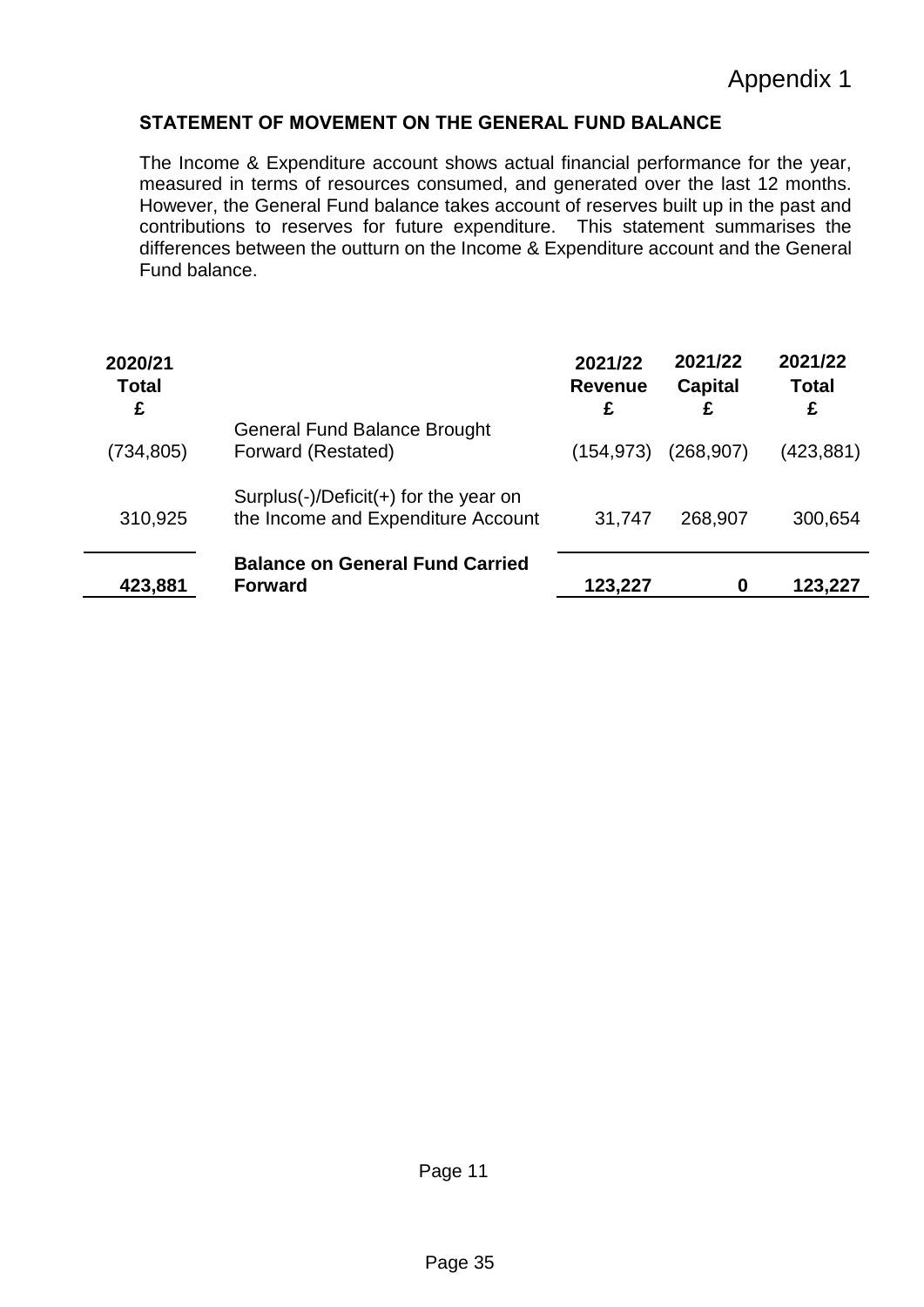## <span id="page-17-0"></span>**BALANCE SHEET**

<span id="page-17-1"></span>

| 2020/21<br>£ |                                         | 2021/22<br>£ |
|--------------|-----------------------------------------|--------------|
|              | <b>Current Assets:</b>                  |              |
| 23,600       | <b>Debtors</b>                          | 22,700       |
| 587,461      | Cash                                    | 117,027      |
| 611,061      | <b>Total Current Assets</b>             | 139,727      |
|              | <b>Current Liabilities:</b>             |              |
| 187,180      | Creditors                               | 16,500       |
| 187,180      | <b>Total Current Liabilities</b>        | 16,500       |
| 423,881      | <b>Net Current (Liabilities)/Assets</b> | 123,227      |
|              | <b>Financed By:</b>                     |              |
|              | <b>General Reserves:</b>                |              |
| 154,973      | For Revenue Purposes                    | 123,227      |
| 268,907      | <b>For Capital Purposes</b>             |              |
| 423,881      |                                         | 123,227      |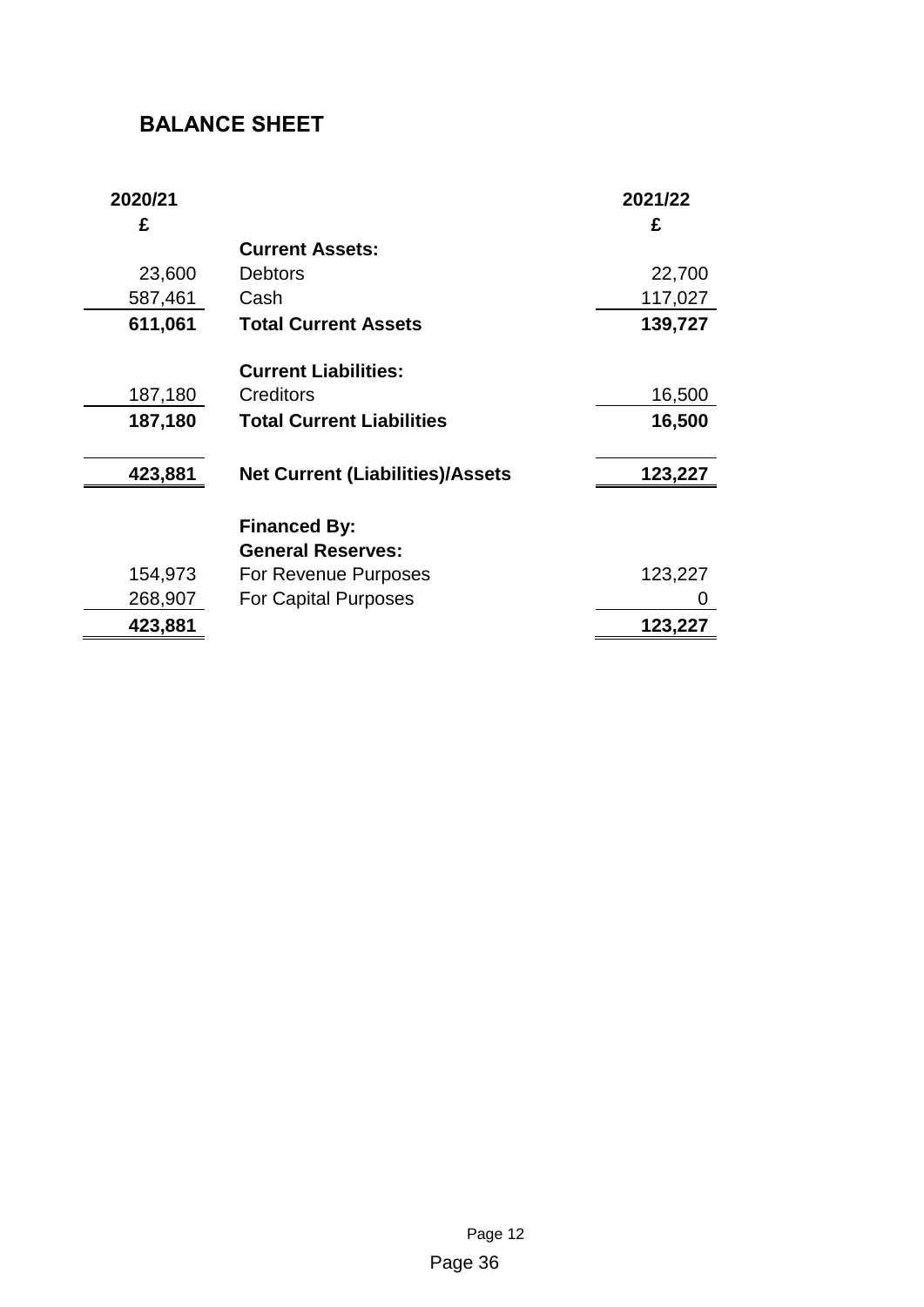## **CASH FLOW STATEMENT**

| 2020/21<br>£       |                                                            | 2021/22<br>£       |
|--------------------|------------------------------------------------------------|--------------------|
|                    | <b>Revenue Activities</b>                                  |                    |
|                    | <b>Cash Outflows:</b>                                      |                    |
| 118,671<br>118,671 | <b>Operating Costs</b>                                     | 278,695<br>278,695 |
|                    | <b>Cash Inflows:</b>                                       |                    |
| (92, 650)          | Other Income                                               | (76,650)           |
| (92, 650)          |                                                            | (76, 650)          |
|                    | Net Cash inflow(-)/outflow(+) from revenue                 |                    |
| 26,021             | activities                                                 | 202,045            |
|                    | <b>Returns on Investments and Servicing of</b>             |                    |
|                    | <b>Finance</b><br><b>Cash Inflow:</b>                      |                    |
| (98)               | <b>Interest Received</b>                                   | (518)              |
|                    |                                                            |                    |
|                    | Net Cash inflow(-)/outflow(+) from Servicing<br>of Finance |                    |
| (98)               |                                                            | (518)              |
|                    | <b>Capital Activities</b>                                  |                    |
|                    | <b>Cash Outflows:</b>                                      |                    |
| 107,927            | <b>Grants for Capital Purposes</b>                         | (121, 093)         |
| 107,927            |                                                            |                    |
|                    | <b>Cash Inflows:</b><br>Capital grants                     | 390,000            |
|                    |                                                            |                    |
|                    |                                                            |                    |
|                    | Net Cash inflow(-)/outflow(+) from Capital                 |                    |
| 107,927            | <b>Activities</b>                                          | 268,907            |
| 133,849            | Net Cash Inflow(-)/Outflow(+)                              | 470,434            |
|                    |                                                            |                    |

Note: Cash inflows are shown as negative numbers (-), outflows as positive.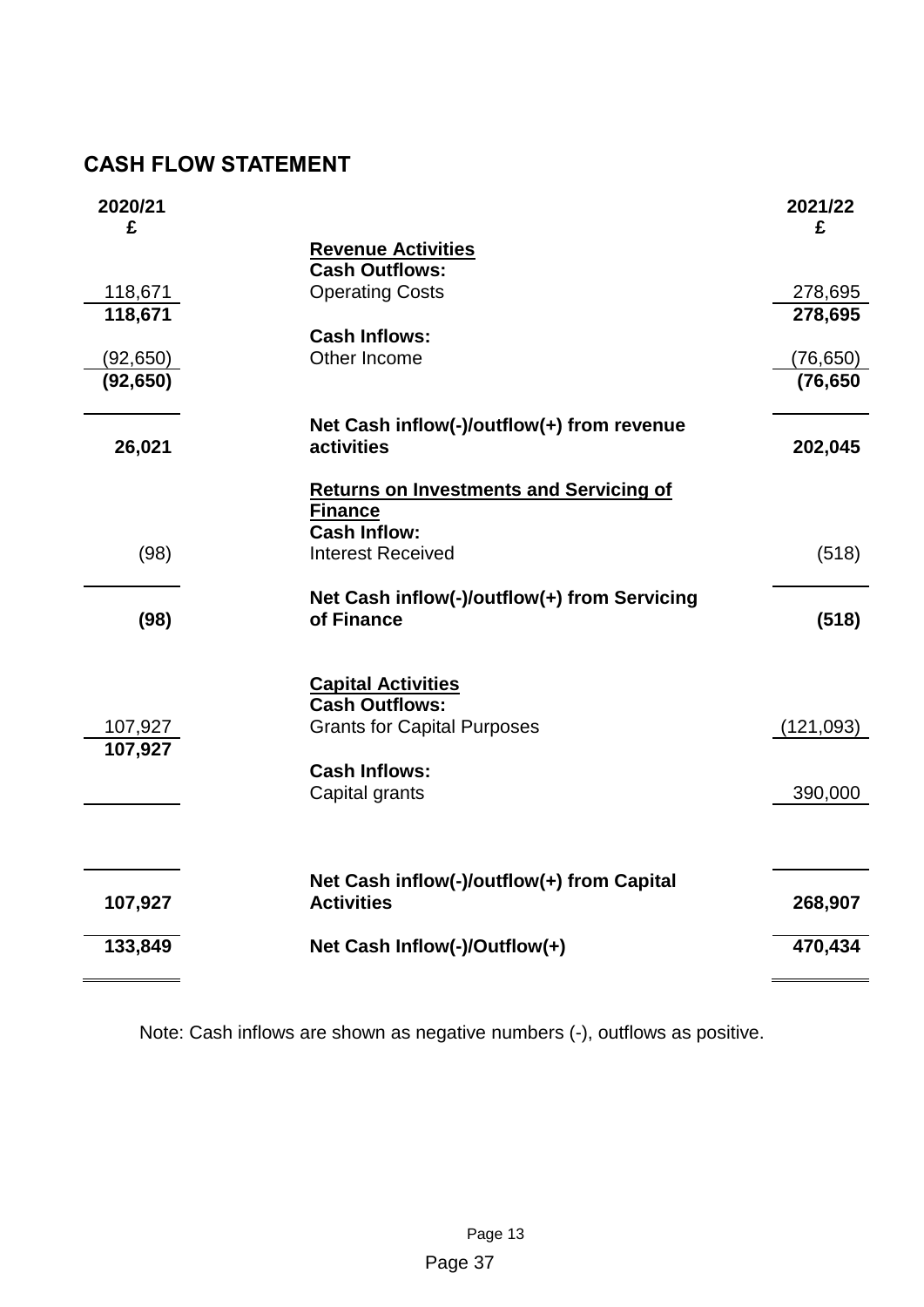## <span id="page-19-0"></span>**ANNUAL AUDIT RETURN**

|                                            | Y/E<br>31 Mar 2022 31 Mar 2021<br>£ | Y/E<br>£   |
|--------------------------------------------|-------------------------------------|------------|
| 1. Balances Brought Forward                | 423,881                             | 734,805    |
| 2. Income From Local Taxation and/or Levy  |                                     |            |
| 3. Total Other Receipts                    | (313, 732)                          | 75,849     |
| 4. Staff Costs                             |                                     |            |
| 5. Loan Interest/Capital Repayments        |                                     |            |
| 6. All Other Payments                      | (13,078)                            | (386, 773) |
| 7. Balances Carried Forward (1+2+3-4-5-6)  | 123,227                             | 423,881    |
| 8. Total Cash and Short Term Investments   | 117,027                             | 587,461    |
| 9. Total Fixed Assets and Long Term Assets |                                     |            |
| 10. Total Borrowings                       | 6,200                               | (163, 580) |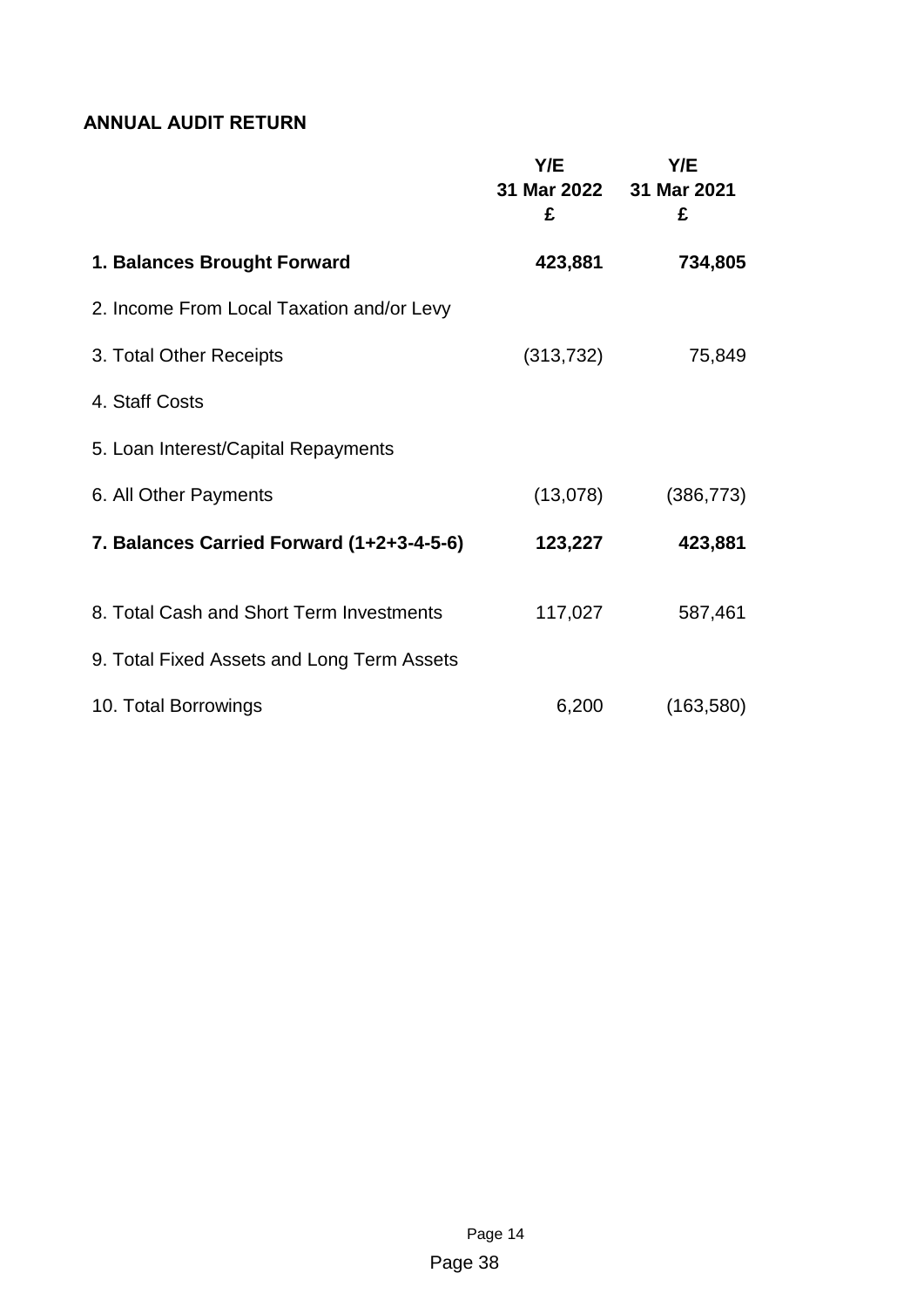## <span id="page-20-0"></span>**NOTES TO THE CORE FINANCIAL STATEMENTS**

## **1. Apportionment of Costs from Corporate and Democratic Core**

1.1 All costs incurred by the PfSH corporate management team cover all PfSH activities, and are not attributable to any individual Delivery Panel. There has therefore been no apportionment of these costs.

## **2. Interest Received**

2.1 Interest is calculated using the 6 month gilt yield average interest rate on the average fund balance held by Southampton City Council on behalf of PfSH.

## **3. Partner Contributions to PfSH**

3.1 The table below shows the contributions made by each partner in 2021/22.

| <b>Council</b>                            | 2021/22 | 2020/21 |
|-------------------------------------------|---------|---------|
|                                           | £       | £       |
| <b>East Hampshire District Council</b>    | 900     | 900     |
| <b>Eastleigh Borough Council</b>          | 5,200   | 5,200   |
| Fareham Borough Council                   | 5,200   | 5,200   |
| <b>Gosport Borough Council</b>            | 3,500   | 3,500   |
| <b>Hampshire County Council</b>           | 22,700  | 22,700  |
| <b>Havant Borough Council</b>             | 5,200   | 5,200   |
| <b>New Forest District Council</b>        | 3,500   | 3,500   |
| <b>New Forest National Park Authority</b> | 750     | 750     |
| <b>Portsmouth City Council</b>            | 15,700  | 15,700  |
| <b>Southampton City Council</b>           | 10,500  | 10,500  |
| <b>Test Valley Borough Council</b>        | 1,700   | 1,700   |
| <b>Winchester City Council</b>            | 900     | 900     |
|                                           | 75,750  | 75,750  |

## **4. Payments from PfSH to Partners**

4.1 The table below sets out payments made to partners from PfSH:

| <b>Council</b>                    | 2021/22 2020/21 |         |
|-----------------------------------|-----------------|---------|
|                                   | £               | £       |
| Fareham BC                        |                 | 1,588   |
| Hampshire CC                      |                 |         |
| Havant BC                         |                 | 221,023 |
| Portsmouth CC                     | 332,422         | 73,267  |
| Southampton CC                    | 12,000          | 59,484  |
| <b>Winchester CC</b>              |                 |         |
| <b>Total Payments to Partners</b> | 344,422 355,361 |         |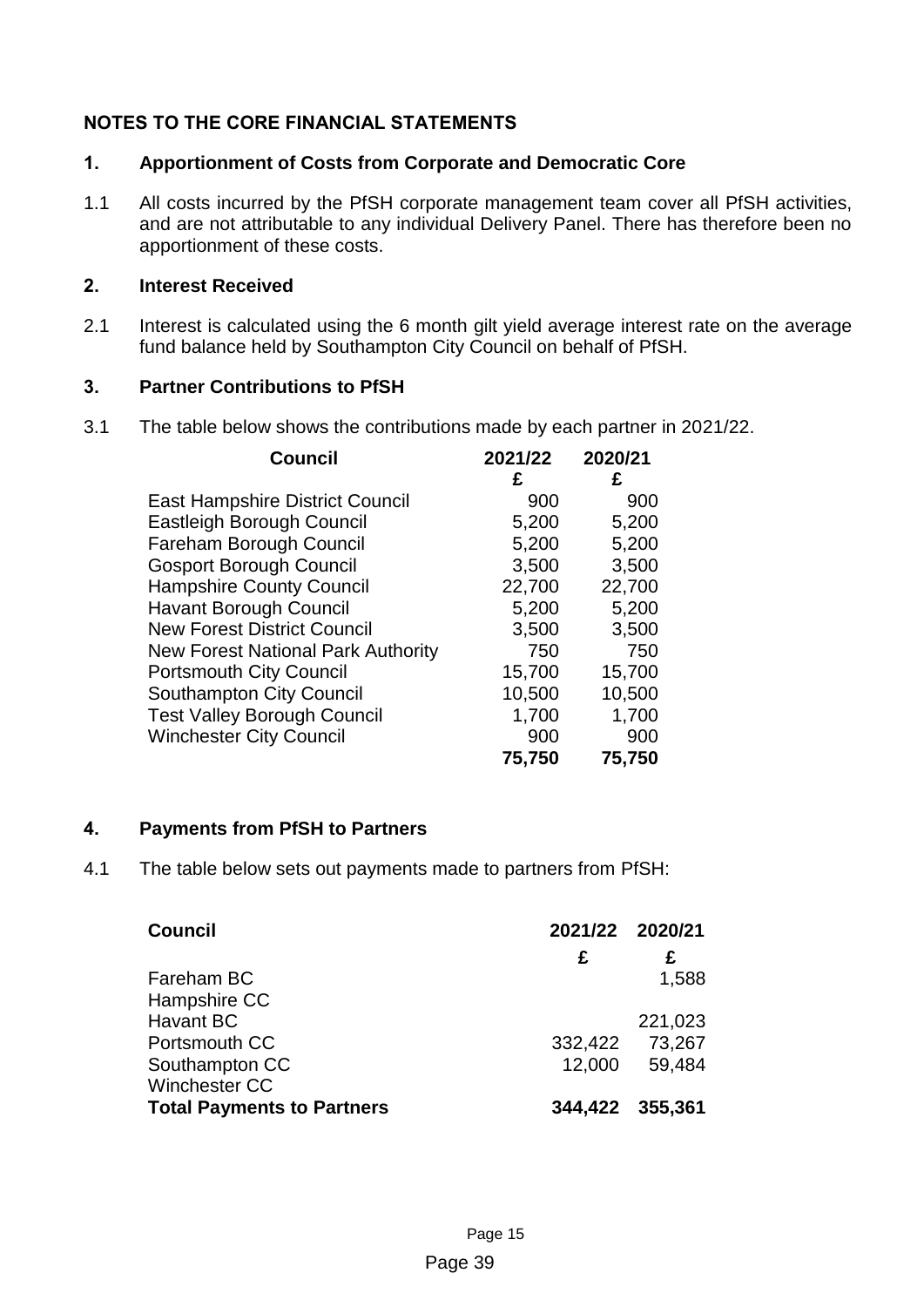## **5. Grants Received by PfSH**

5.1 PfSH received no grant funding during 2021/22.

## **6. Debtors**

|                                | 2021/22 2020/21 |               |
|--------------------------------|-----------------|---------------|
|                                |                 | $\mathbf{F}$  |
| <b>Other Local Authorities</b> |                 | 22,700 23,600 |
|                                |                 | 22,700 23,600 |

## **7. Creditors**

|                                | 2021/22 2020/21 |                  |
|--------------------------------|-----------------|------------------|
|                                | £.              | £                |
| <b>Other Local Authorities</b> |                 | 16,500 177,180   |
| <b>Sundry Creditors</b>        |                 | $0 \quad 10,000$ |
|                                |                 | 16,500 187,180   |

## **8. Reconciliation of Income and Expenditure Account to net cash inflow from revenue activities**

|                                                                                                                              | 2021/22 2020/21<br>£ | £               |
|------------------------------------------------------------------------------------------------------------------------------|----------------------|-----------------|
| Surplus(-)/Deficit(+) on Income & Expenditure<br>Account                                                                     | 31,747               | 42,418          |
| Increase(+)/Decrease(-) in Debtors<br>Increase(-)/Decrease(+) in Creditors<br>Increase(-)/Decrease(+) in Receipts in Advance | (900)<br>170,680     | (16,900)<br>404 |
| <b>Less Interest Received</b>                                                                                                | 518                  | 98              |
| Net Cash inflow(-)/outflow(+) from revenue activities                                                                        | 202,045              | 26,021          |

## **9. Reconciliation of Income and Expenditure Account to net cash inflow from capital activities**

|                                                                                                                              | 2021/22<br>£ | 2020/21<br>£ |
|------------------------------------------------------------------------------------------------------------------------------|--------------|--------------|
| Surplus(-)/Deficit(+) on Income & Expenditure<br>Account                                                                     | 268,907      | 268,507      |
| Increase(+)/Decrease(-) in Debtors<br>Increase(-)/Decrease(+) in Creditors<br>Increase(-)/Decrease(+) in Receipts in Advance |              | (160, 580)   |
| Net Cash inflow(-)/outflow(+) from capital activities                                                                        | 268,907      | 107,927      |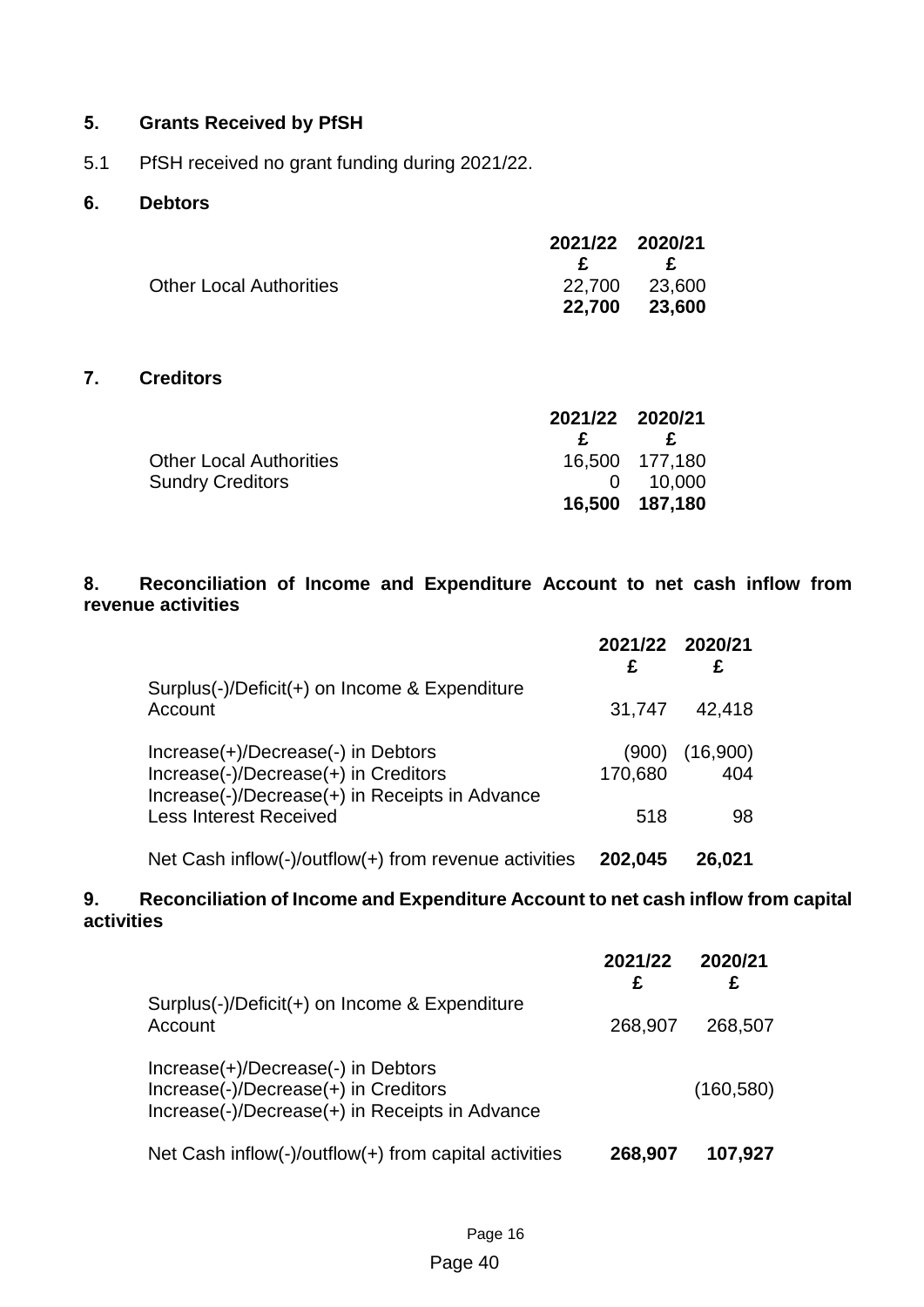## **10. Reconciliation of the Movement in Cash**

|                                         | 2021/22 2020/21 |                           |
|-----------------------------------------|-----------------|---------------------------|
|                                         |                 |                           |
| Increase(+)/Decrease(-) in Cash         |                 | $(470, 434)$ $(133, 849)$ |
| Represented by:                         |                 |                           |
| Net Movement from Revenue               |                 | $(202,045)$ $(26,021)$    |
| Net Movement from Capital               |                 | $(268,907)$ $(107,927)$   |
| Net Movement from returns on investment | 518             | 98                        |

## **11. Financial Instruments**

- 11.1 In accordance with Financial Reporting Standard (FRS 102) debtors, payments in advance and temporary lending are classified as loans and receivable financial instruments. Creditors (note 7), receipts in advance and temporary borrowing are classified as financial liabilities at amortised cost. All such elements included in the Balance Sheet are short term and have been valued at face value, which is a reasonable assessment of fair value.
- 11.2 Credit risk arises from deposits with other institutions, as well as credit exposures to PfSH's debtors. As surplus cash is temporarily invested with Southampton City Council, PfSH is exposed to minimal risk. PfSH's debtors are generally other public sector bodies.
- 11.3 PfSH has access to temporary borrowing from Southampton City Council's cash surpluses, so there is no significant liquidity risk of not being able to raise finance. There is no investment in equity shares or other shareholdings, and no financial assets or liabilities in foreign currencies so no exposure to either price risk or exchange rate risk.
- 11.4 In summary, the risks to which PfSH is exposed to are minimal and therefore it is not considered necessary to perform any sensitivity analysis of the above risks as any changes to the risks would be unlikely to be material to these accounts.

## **12. Authorisation to Issue the Accounts**

12.1 These Accounts were authorised for issue on  $5<sup>th</sup>$  July 2022 by the Chief Financial Officer, and events after the balance sheet date have been considered to this date.

## **13. Other notes that require disclosure but which this Joint Committee has nothing to report**

- There have been no acquired or discontinued operations during the year.
- There were no exceptional items, extraordinary items or prior period adjustments in the year.
- The Joint Committee has no undischarged obligations from long-term projects.
- The Joint Committee does not have any intangible fixed assets.
- The Joint Committee does not have any contingent assets or liabilities.

## Page 41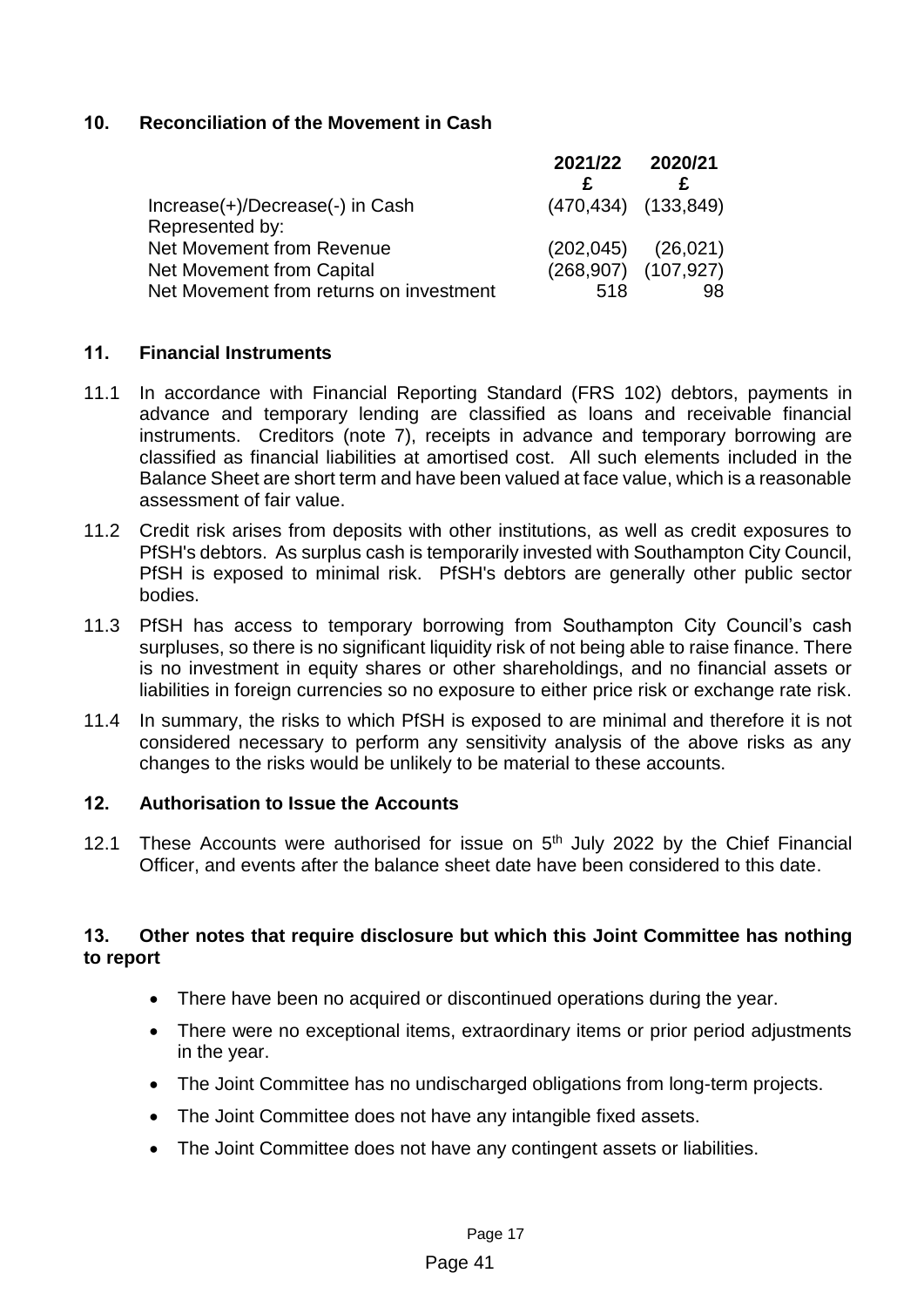- The Joint Committee does not have a controlling or dominant influence in any company.
- The Joint Committee has no interests that would require the production of Group Accounts.
- The Joint Committee has no Business Improvement District Schemes in operation.
- The Joint Committee has no discretionary expenditure or pooled funds under the Health Act 1999.
- The Joint Committee does not administer any Trust Funds.
- The Joint Committee does not have any interest in Building Control and therefore no requirement to produce building control accounts.
- The Joint Committee does not operate a scheme under the Transport Act 2000.
- The Joint Committee does not have any Public Finance Initiative schemes.
- No Allowances have been paid to Members.
- There have been no post balance sheet events up to the date of the issue of the accounts to the Joint Committee.

## **14. Related Party Transactions**

- 14.1 PfSH is required to disclose material transactions with related parties bodies or individuals that have the potential to control or influence PfSH or to be controlled or influenced by PfSH. Disclosure of these transactions allows readers to assess the extent to which PfSH might have been constrained in its ability to operate independently or might have secured the ability to limit another party's ability to bargain freely with PfSH. There were no related party transactions.
- 14.2 Central government has effective control over the operations of PfSH it is responsible for providing the statutory framework within which PfSH operates and has provided the majority of its funding in the form of grants.
- 14.3 Members of the Joint Committee have direct control over PfSH's financial and operating policies, and notes 3 and 4 set out the transactions with the parent councils of the members of the Joint Committee. Grants awarded were made with proper consideration of declarations of interest. The relevant members did not take part in any decision relating to the grants. There were no related party transactions involving members or officers.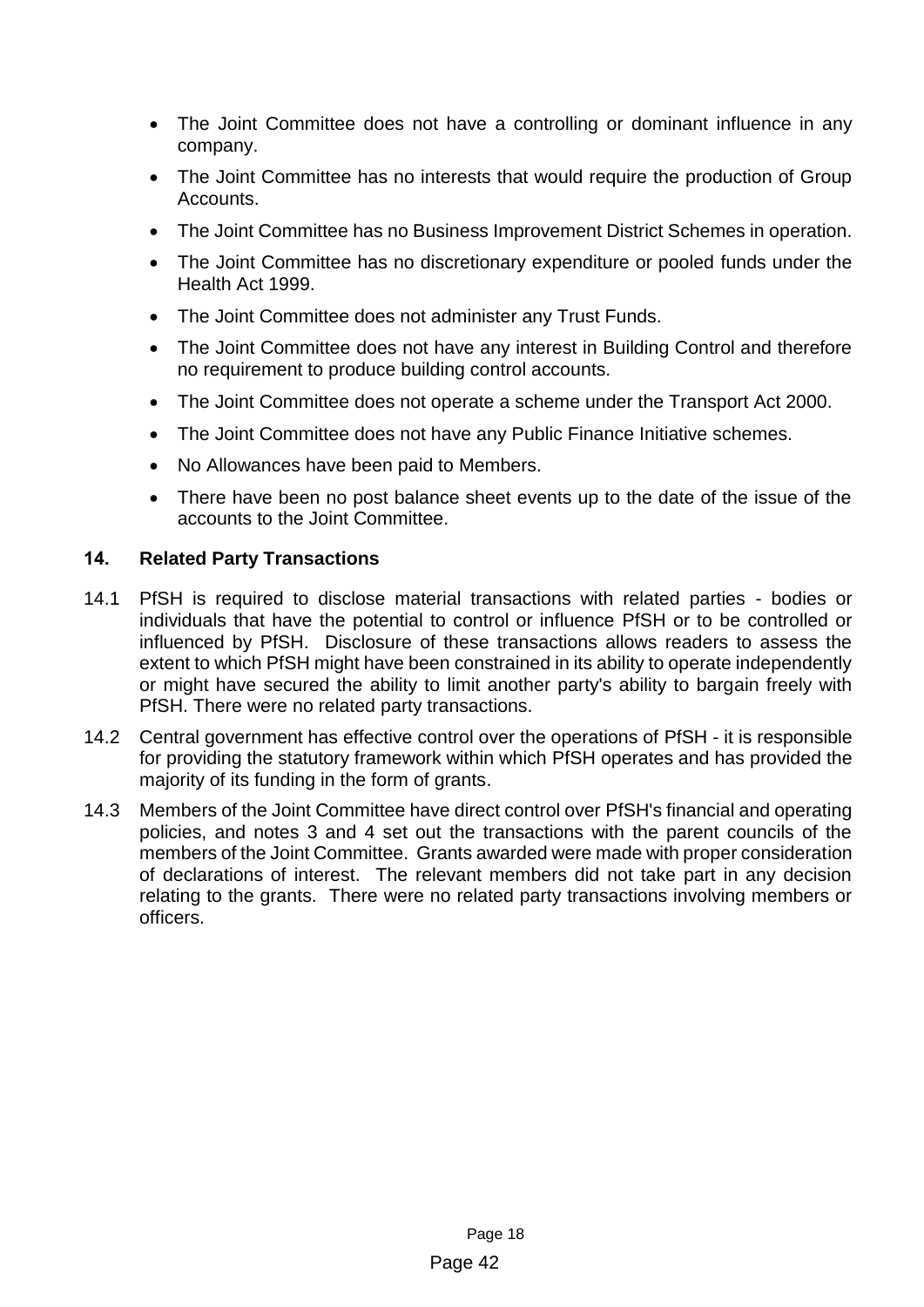## <span id="page-24-0"></span>**ANNUAL GOVERNANCE STATEMENT**

## **1. Scope of responsibility**

1.1 The Partnership for South Hampshire ("PfSH") is a Joint Committee comprising 11 local authorities and one National Park Authority ("the Councils"). The primary governance arrangements that apply directly to those members and officers of the Councils who are engaged in PfSH activities are those maintained by their own individual local authority (for example, Codes of Conduct). The relationship between the Councils in respect of PfSH are set out in the Joint Agreement ("the Agreement") which has been approved by each of the Councils at a full council meeting. A copy of the Agreement is available at:

[https://www.PUSH.gov.uk/partnership/working-arrangements/governance/](https://www.push.gov.uk/partnership/working-arrangements/governance/) 

- 1.2 Southampton City Council's Service Director: Legal & Business Operations has also been appointed as the Lead Advisor on legal and constitutional issues for PfSH, and also the statutory Monitoring Officer for PfSH. As such, the Southampton City Council governance arrangements take precedence, and form the basis of PfSH's governance framework for the operation of the Joint Committee and its activities.
- 1.3 Southampton City Council is the lead authority for financial matters, and Southampton City Council's Executive Director - Finance and Commercialisation is also the statutory Chief Financial Officer ("CFO") for PfSH.
- 1.4 PfSH ("the Joint Committee") is responsible for ensuring that its business is conducted in accordance with the law and proper standards, and that public money is safeguarded and properly accounted for, and used economically, efficiently and effectively. The Joint Committee also has a duty under the Local Government Act 1999 to make arrangements to secure continuous improvement in the way in which its functions are exercised, having regard to a combination of economy, efficiency and effectiveness. In discharging this overall responsibility, the Joint Committee is responsible for putting in place proper arrangements for the governance of its affairs, facilitating the effective exercise of its functions, and which includes arrangements for the management of risk.
- 1.5 In addition to the Agreement, the Joint Committee reviewed the governance arrangements at its meeting of 15 October 2021, and the report is available at:

[\(Public Pack\)Agenda Document for Partnership for South Hampshire \(PfSH\) Joint](https://www.push.gov.uk/wp-content/uploads/2021/10/Item-8-PfSH-Business-Plan-2021-2025-1.pdf)  [Committee, 25/10/2021 18:00 \(push.gov.uk\)](https://www.push.gov.uk/wp-content/uploads/2021/10/Item-8-PfSH-Business-Plan-2021-2025-1.pdf)

1.6 The Financial Protocols ("the Protocols") for PFSH were reviewed at the meeting of 28 January 2014, and these are available at:

[https://www.PUSH.gov.uk/wp-content/uploads/2018/07/Item-7-Annex-A-Revised-](https://www.push.gov.uk/wp-content/uploads/2018/07/Item-7-Annex-A-Revised-Financial-Protocols.pdf)[Financial-Protocols.pdf](https://www.push.gov.uk/wp-content/uploads/2018/07/Item-7-Annex-A-Revised-Financial-Protocols.pdf)

## **2. The purpose of the governance framework**

2.1 The governance framework comprises the systems and processes, and culture and values, by which the Joint Committee is directed and controlled and its activities through which it accounts to, engages with and leads the community. It enables the Joint Committee to monitor the achievement of its strategic objectives and to consider whether those objectives have led to the delivery of appropriate, cost effective services.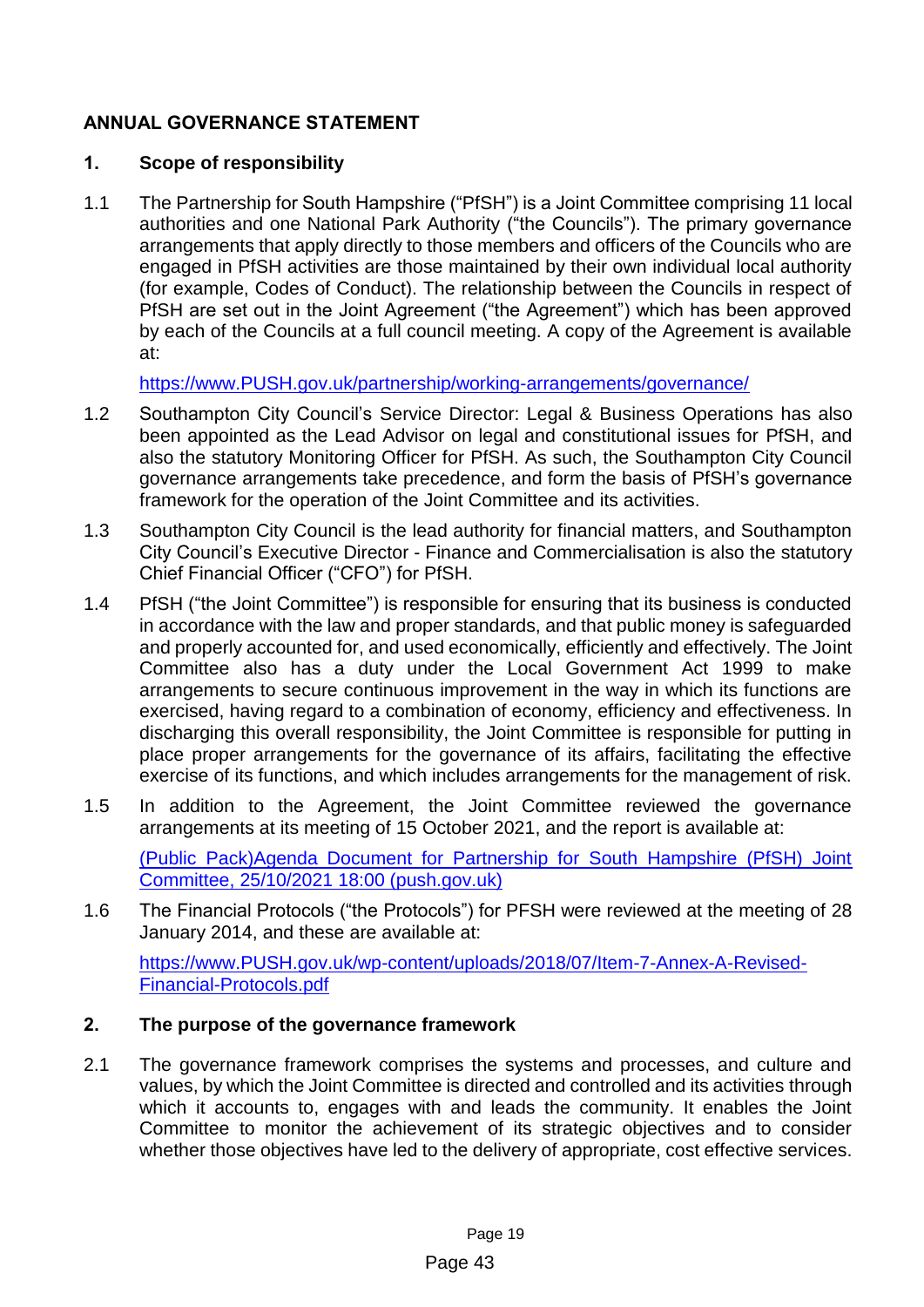- 2.2 The system of internal control is a significant part of that framework and is designed to manage risk to a reasonable level. It cannot eliminate all risk of failure to achieve policies, aims and objectives and can therefore only provide reasonable and not absolute assurance of effectiveness. The system of internal control is based on an ongoing process designed to identify and prioritise the risks to the achievement of the Joint Committee's policies, aims and objectives, to evaluate the likelihood of those risks being realised and the impact should they be realised, and to manage them efficiently, effectively and economically.
- 2.3 The governance framework has been in place for the Joint Committee for the year ended 31 March 2022 and up to the date of approval of the statement of accounts.

## **3. The Governance Framework**

3.1 The following describes the key elements of the systems and processes that comprise the Joint Committee's governance arrangements including arrangements for:

## **Identifying and communicating the Joint Committee's vision of its purpose and intended outcomes for citizens and service users:**

3.2 The sub-regional strategy for South Hampshire sets out objectives for growing prosperity and improving the quality of life. Those objectives need to be translated into actions that will deliver change. PfSH's Business Plan sets out how the sub-regional strategy is to be delivered. The 2021 - 2025 Business Plan was considered by the Joint Committee 15th October 2021.

## **Reviewing the Joint Committee's vision and its implications for the governance arrangements:**

3.3 Southampton City Council has adopted a Code of Corporate Governance ("CCG") which identifies in one core document how the Council ensures that it runs itself in a lawful, structured, ethical and professional manner. The CCG is administered by the Monitoring Officer and is updated periodically by the Council's Standards and Governance Committee. As PfSH follows Southampton's governance arrangements (its Constitution etc), Southampton's CCG reflects and represents PfSH's governance arrangements. The full document is published on the City Council's internet site at:

[https://www.southampton.gov.uk/media/fsinhz4z/code-of-corporate-governance-feb-](https://www.southampton.gov.uk/media/fsinhz4z/code-of-corporate-governance-feb-2021.pdf)[2021.pdf](https://www.southampton.gov.uk/media/fsinhz4z/code-of-corporate-governance-feb-2021.pdf)

#### **Measuring the quality of services for users, for ensuring they are delivered in accordance with the authority's objectives and for ensuring that they represent the best use of resources:**

- 3.4 The Joint Committee has adopted a Performance Framework which sets out PfSH's overall approach to secure on-going improvements across a wide range of services that are provided to local residents and businesses.
- 3.5 The Joint Committee set budget allocations across the Delivery Panels and covering the core PfSH organisational costs at its meeting of 27th July 2021.
- 3.6 Budget monitoring reports are considered by the Joint Committee periodically through the year.
- 3.7 These reports are available at: [https://www.PUSH.gov.uk/work/our-meetings/joint-committee/](https://www.push.gov.uk/work/our-meetings/joint-committee/)

## Page 44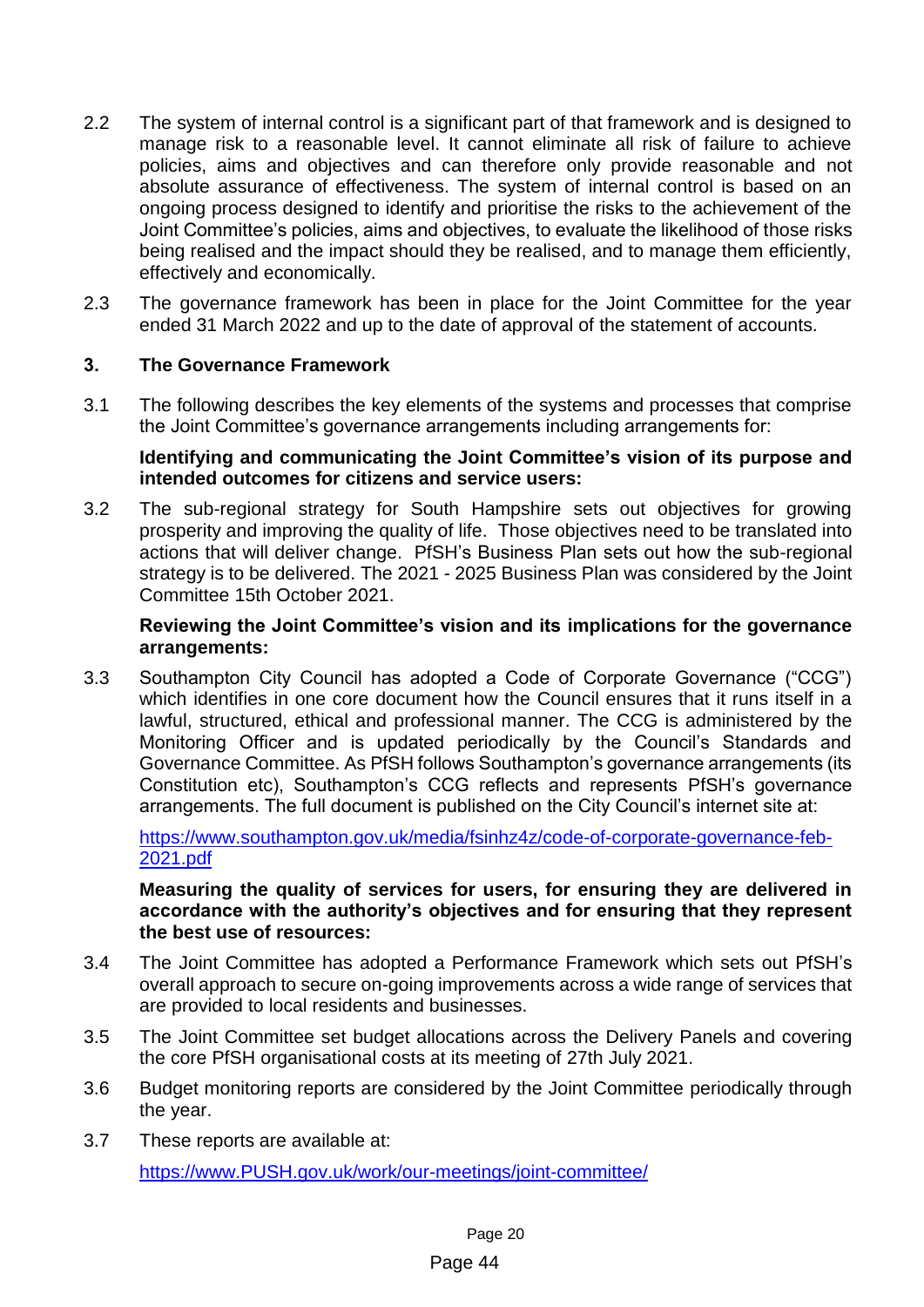**Defining and documenting the roles and responsibilities of the executive, scrutiny and officer functions, with clear delegation arrangements and protocols for effective communication:**

- 3.8 The Joint Committee has a Joint Agreement, Governance Framework and Financial Protocols setting out how it operates, how decisions are made and the procedures followed to ensure that these are efficient, transparent and accountable to local people. Some of these processes are required by the law, while others are a matter for the Joint Committee to choose.
- 3.9 The Governance Framework and Financial Protocols set out the detailed rules governing the Joint Committee's business including details of the scheme of delegation that provide for delegation to senior officers (Lead Chief Executives and the Executive Director).

## **Developing, communicating and embedding codes of conduct, defining the standards of behaviour for members and staff:**

- 3.10 Members and officers acting on behalf of PfSH are required to follow their individual authority 'Members' Code of Conduct' or 'Officer Code of Conduct' as appropriate.
- 3.11 The Members' Code covers areas of individual behaviour such as Members not abusing their position or not misusing their authority's resources. In addition there are rules governing disclosure of private interests and withdrawal from meetings where Members have relevant interests. Members are also required to record on the public register their financial and other interests.

## **Reviewing and updating standing orders, standing financial instructions, a scheme of delegation and supporting procedure notes/manuals, which clearly define how decisions are taken and the processes and controls required to manage risks:**

- 3.12 The Joint Agreement sets out how the Joint Committee operates, how decisions are made and the procedures which are followed to ensure that these are efficient, transparent and accountable to local people. This includes information on how the Joint Committee operates, how decisions are made and the role of overview and scrutiny.
- 3.13 Periodically, as appropriate, the Monitoring Officer, together with the CFO, conducts a review of the Joint Committee's governance arrangements, which are considered by the Joint Committee from time to time.
- 3.14 All reports submitted to the Joint Committee for a decision must receive legal and financial clearance prior to publication in accordance with the published procedures.

## **Undertaking the core functions of an audit committee, as identified in CIPFA's Audit Committees – Practical Guidance for Local Authorities**

3.15 It is not practical for PfSH to have a formally constituted Audit Committee whose role would be to provide independent assurance to the Joint Committee or Overview and Scrutiny Committee on the adequacy of the risk management framework and the internal control and reporting environment, including (but not limited to) the reliability of the financial reporting process and the annual governance statement. The Joint Committee therefore acts in this capacity directly to receive the accounts, annual governance statement and the reports of the appointed auditor.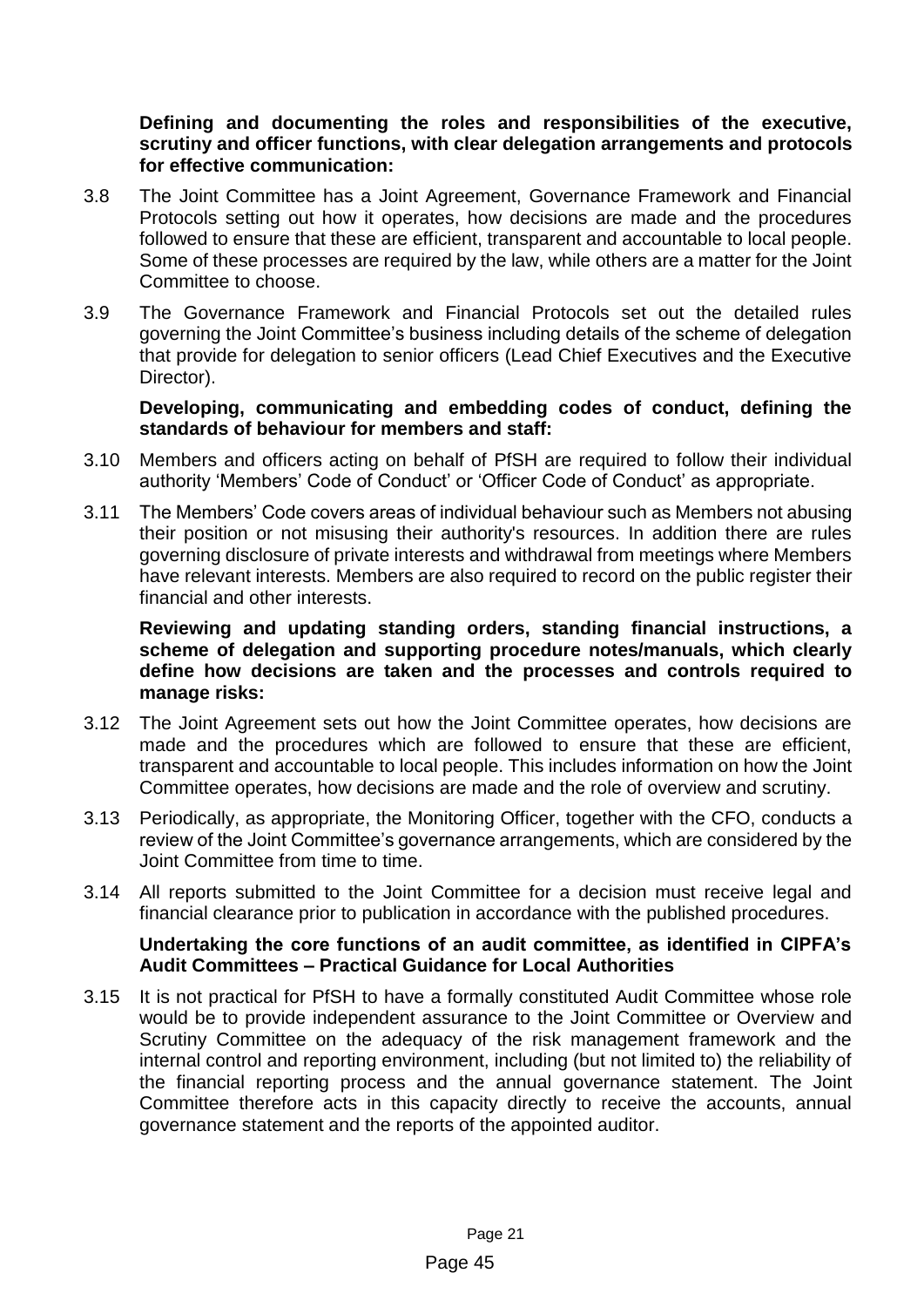## **Ensuring compliance with relevant laws and regulations, internal policies and procedures, and that expenditure is lawful:**

3.16 It is the role of the Monitoring Officer and the CFO to ensure compliance with relevant laws and regulations and that expenditure is lawful. This is achieved through the governance framework including the Joint Agreement itself and the Financial Protocols.

## **Whistle-blowing and receiving and investigating complaints from the public:**

- 3.17 Any complaints received by the Joint Committee in respect of unlawful conduct, illegality, financial malpractice or dangers to the public, employees or the environment would be dealt with by the Monitoring Officer, in line with Southampton City Council's procedures.
- 3.18 The Joint Committee does not employ staff directly, but rather by the relevant constituent authorities. Each council is required to have its own whistle blowing policy, and staff can utilise these for any activities of PfSH.

## **Identifying the development needs of members and senior officers in relation to their strategic roles, supported by appropriate training:**

3.19 The Councils individually have their own programmes for member and senior officer learning and development to cover general development needs. From time to time, PfSH organises member and senior officer workshops to address emerging development needs specific to the Joint Committee.

## **Establishing clear channels of communication with all sections of the community and other stakeholders, ensuring accountability and encouraging open consultation:**

3.20 PfSH has established a Communications Strategy. In addition, the Joint Committee is able to draw on the existing communication channels of the Councils.

## **4. Review of effectiveness**

- 4.1 The Joint Committee has a responsibility for conducting, at least annually, a review of the effectiveness of its governance framework including the system of internal control. The review of effectiveness is informed by the work of the appropriate officers.
- 4.2 The review process applied in respect of maintaining and reviewing the effectiveness of the system of internal control, is informed by:
	- the work of Members/Officers within the Joint Committee:
	- audit and other periodic reports from the Internal Auditor;
	- reports received from service review agencies or inspectorates where appropriate

## **5. The Joint Committee**

5.1 The Joint Agreement forms the cornerstone of effective corporate governance, supported by the Governance Framework and the Financial Protocols. It has been approved by the full Council meetings of each of the partner local authorities.

## **6. The Overview and Scrutiny Committee**

6.1 The Joint Agreement establishes a Joint Overview and Scrutiny Committee with the following terms of reference:

#### Page 46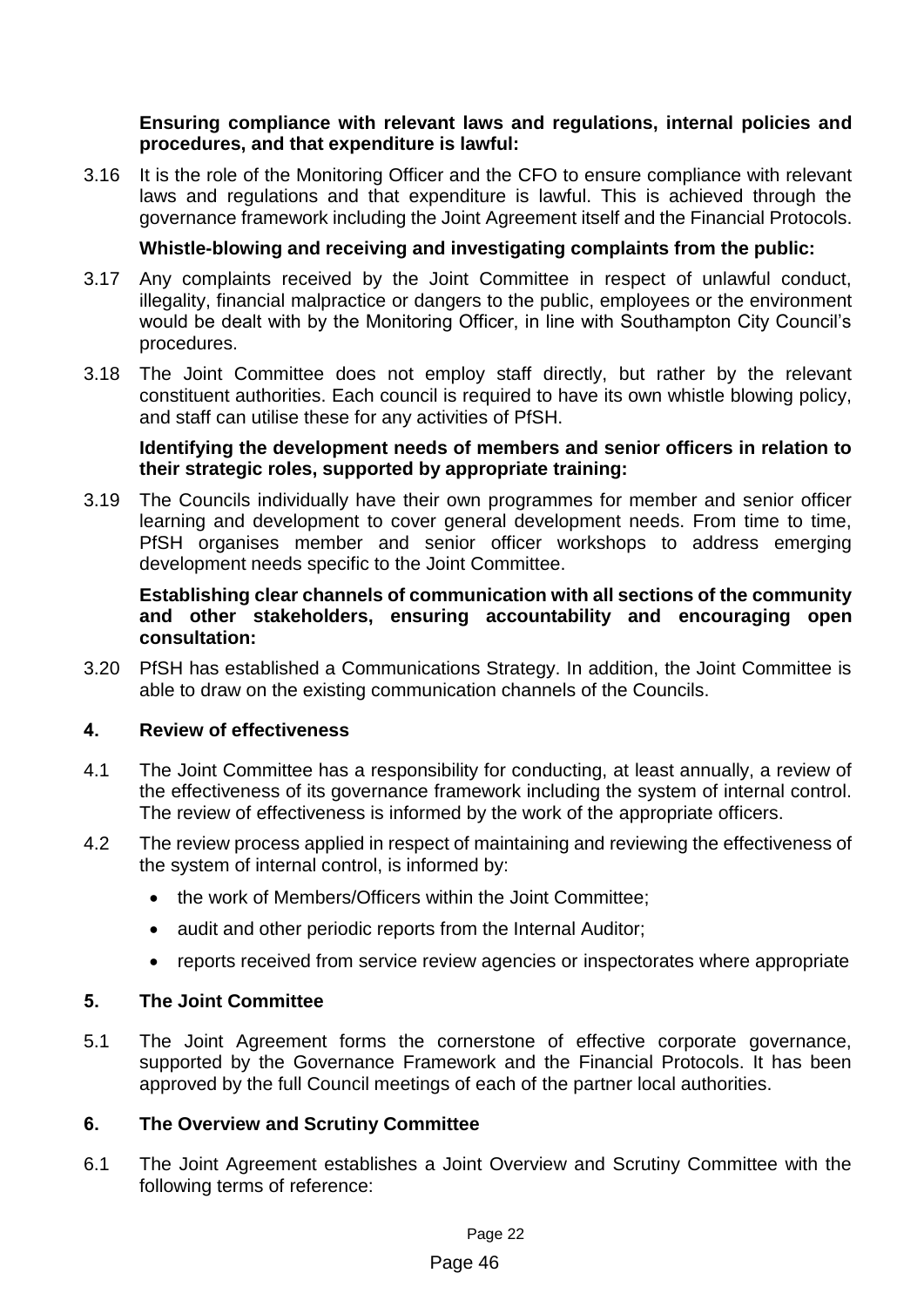- To scrutinise and call in Joint Committee decisions.
- To scrutinise in particular the PfSH Business Plan and its delivery.
- In respect of any call in:
	- o To review decisions made in accordance with the approved business plan and where they consider it appropriate, refer such decisions back to Joint Committee with comments for reconsideration;
	- o To review decisions not made in accordance with the approved business plan where they may either refer such decisions back to Joint Committee with comments for reconsideration or refer the decision back to individual authorities. The Council has a formally constituted Audit Committee whose role it is to provide independent scrutiny.

## **7. The Joint Committee acting as an Audit Committee**

7.1 The Joint Committee receives reports to meet certain statutory obligations, such as approving the Annual Governance Statement and the Statement of Accounts.

## **8. Internal audit**

8.1 The Joint Committee does not operate an Internal Audit function. However, the Southampton City Council / Portsmouth City Council shared internal audit service undertakes an assurance role that provides an independent and objective opinion to the CFO and to the external auditor that adequate financial systems and controls are in place. The audit plan for PfSH is agreed with the CFO.

## **9. Other review/assurance mechanisms.**

9.1 The Annual Governance Statement is reviewed each year. This statement, insofar as it is applicable to a Joint Committee, follows the guidance set out within the CIPFA framework: "Delivering Good Governance in Local Government".

## **10. Significant governance issues**

- 10.1 No significant governance issues have been identified, however we will continue to review our governance arrangements from time to time and on at least an annual basis.
- 10.2 We propose over the coming year to take appropriate steps to address matters arising out of such reviews to further enhance our governance arrangements. We are satisfied that this will address the need for any improvements that might be identified in our review of effectiveness and will monitor their implementation and operation as part of any subsequent review.